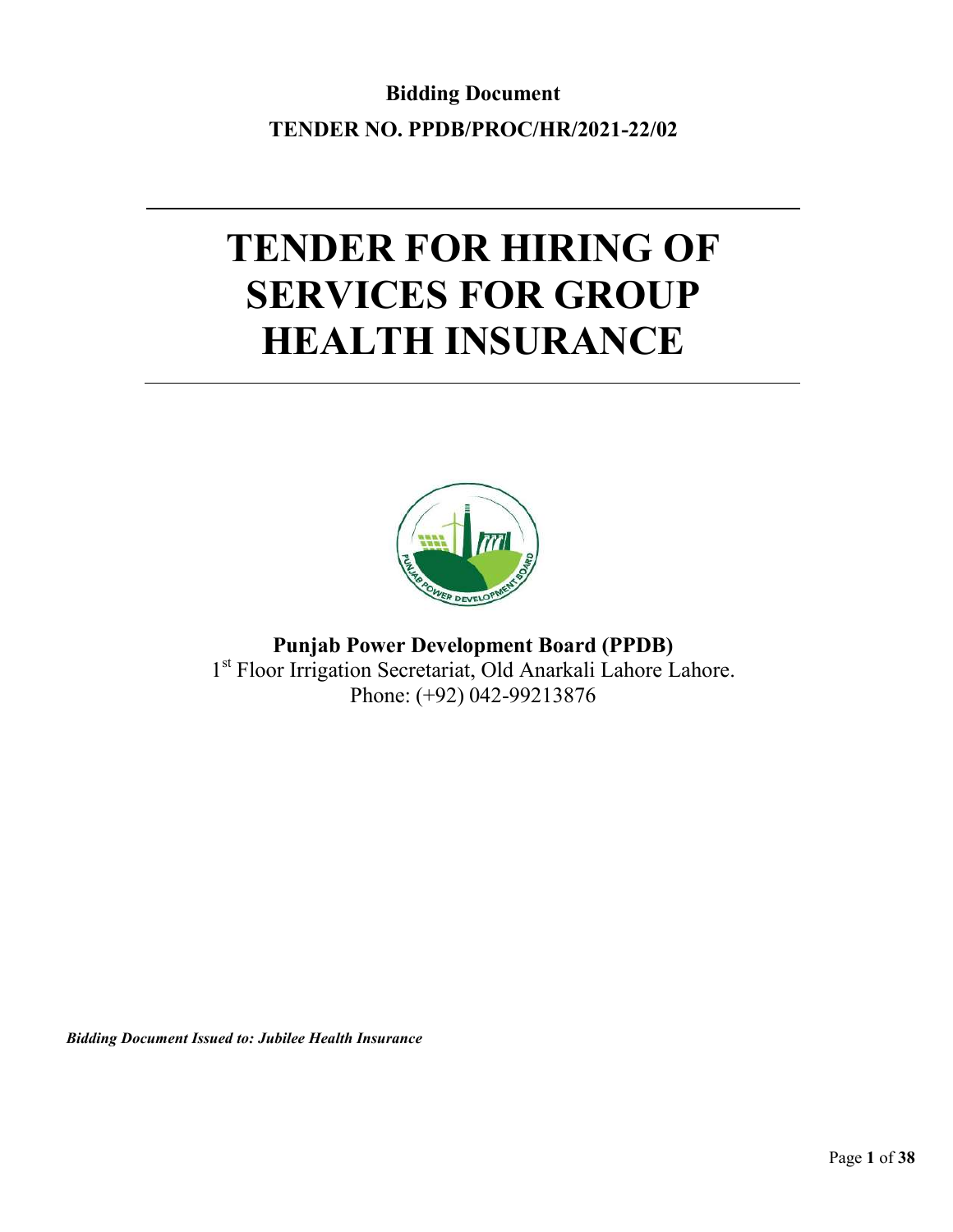#### **Important Note**

Bidders must ensure that they submit all the required documents indicated in the Bidding Document without any discrepancy. Bids received without undertakings, valid documentary evidence, supporting documents and the manner for the various requirements are mentioned in the Bidding Document will be declared technically non-responsive. Valid documentary evidences as detailed hereinafter should be submitted by bidders for preliminary and detailed examination.

### **Applicability of Punjab Procurement Rules, 2014 (Amended Till Date of Advertisement of the Relevant ITB Notice)**

This Bidding Process will be governed under Punjab Procurement Rules 2014 as amended from time to time and following instructions of the Government of Punjab. In case any clause, term or condition of this bidding document is in conflict with Punjab Procurement Rules (Amended till date of advertisement of the relevant ITB notice), the provisions given in Punjab Procurement Rules (Amended till date of advertisement of the relevant ITB notice) will prevail.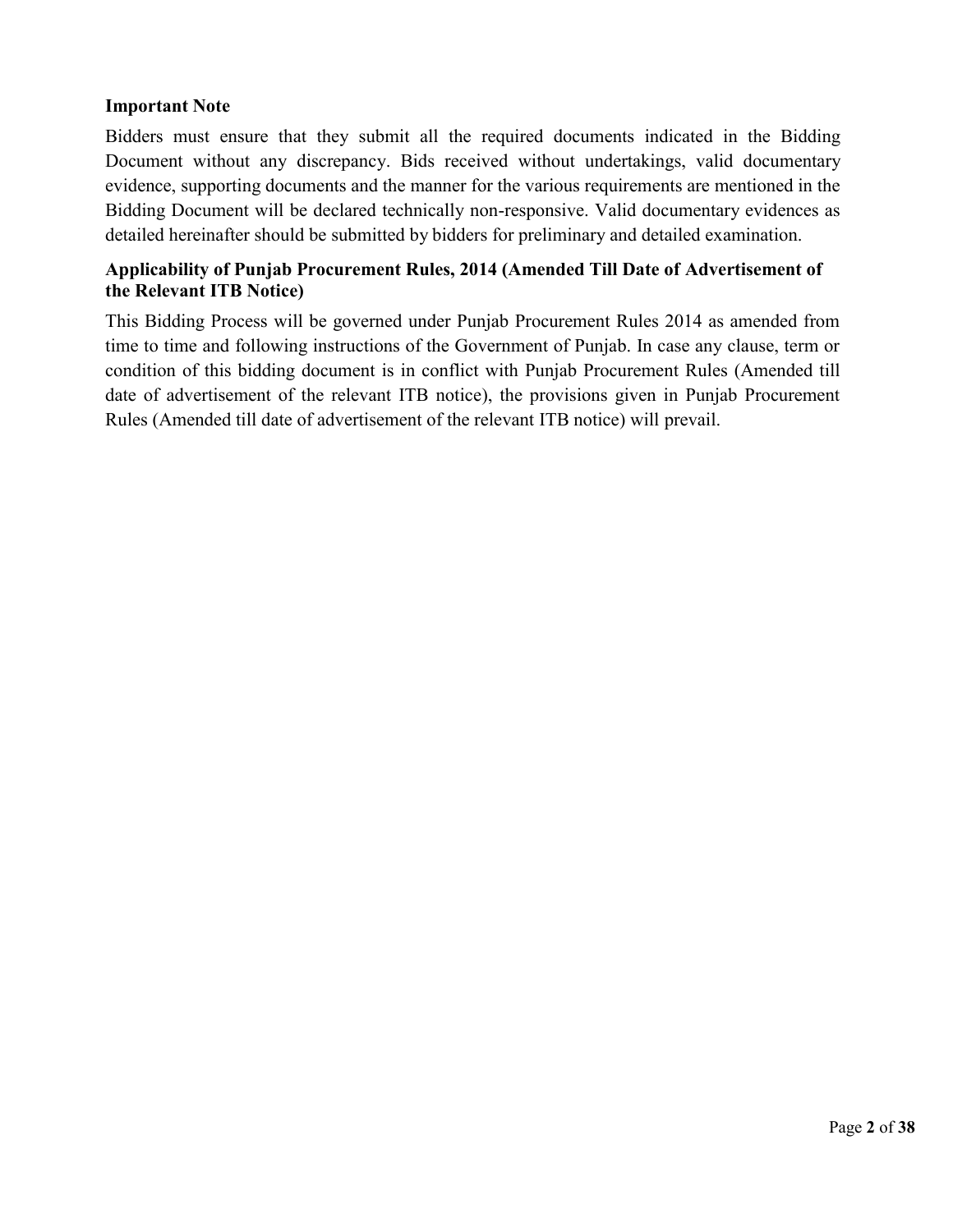#### **1 Invitation to Bid**

#### **1.1 Punjab Procurement Rules to be followed**

- **1.1.1** Punjab Procurement Rules 2014 (Amended till date of advertisement of the relevant ITB notice) will strictly be followed. These may be obtained from PPRA's website.
- **1.1.2** In this document, unless otherwise mentioned to the contrary, "Rule" means a Rule under the Punjab Procurement Rules 2014 (Amended till date of advertisement of the relevant ITB notice).

#### **1.2 Mode of Advertisement(s)**

**1.2.1** The estimated bid is less than three million rupees. So following Rule 12(1) of Punjab Procurement Rules 2014 the respective Invitation to Bid Notice is advertised on websites of PPRA and Energy Department and in one national daily newspapers of wide circulation.

#### **1.3 Type of Open Competitive Bidding**

- **1.3.1** As per Rule 38(2)(a) of Punjab Procurement Rules 2014 (Amended till date of advertisement of the relevant ITB notice), Single Stage – Two Envelope Bidding Procedure shall be followed.
- **1.3.2** Bids shall be evaluated on technical and financial grounds and the procedure for single stage two envelopes shall be observed:
- **1.3.2.1** Bid be a single package consisting of two separate envelopes, **containing separately the financial and the technical proposals**;
- **1.3.2.2** The envelopes shall be marked as "Financial Proposal" and "Technical Proposal";
- **1.3.2.3** In the first instance, the "Technical Proposal" shall be opened and the envelope marked as "Financial Proposal" shall be retained unopened in the custody of the procuring agency;
- **1.3.2.4** The procuring agency shall evaluate the technical proposal in the manner prescribed in advance, without reference to the price and shall reject any proposal which does not conform to the specified requirements:
- **1.3.2.5** During the technical evaluation no amendments in the technical proposal shall be permitted;
- **1.3.2.6** After the evaluation and approval of the technical proposals, the procuring agency shall open the financial proposals of the technically accepted bids, publically at a time, date and venue announced and communicated to the bidders in advance, within the bid validity period;
- **1.3.2.7** The financial proposal of the bids found technically non-responsive shall be retained unopened and shall be returned on the expiry of grievance period or the decision of the complaint, if any, filed by the non-responsive bidder, whichever is later. Provided that procuring agency may return the sealed financial proposal earlier if the disqualified or nonresponsive bidder, contractor or consultant submits an affidavit, through an authorized representative, to the effect that he is satisfied with the proceedings of the procuring agency; and
- **1.3.2.8** Aggregate lowest evaluated bidder will be awarded the contract;
- **1.3.2.9** In case of equal financial bids submitted by different bidders at the time of financial opening, bid of the bidder who has more experience shall be given preference and will be selected. Experience will be calculated from the date of registration with FBR for NTN. In case bidders are registered on same day, one with highest financial soundness as per transactions in bank statement of the past two financial years will be preferred and selected.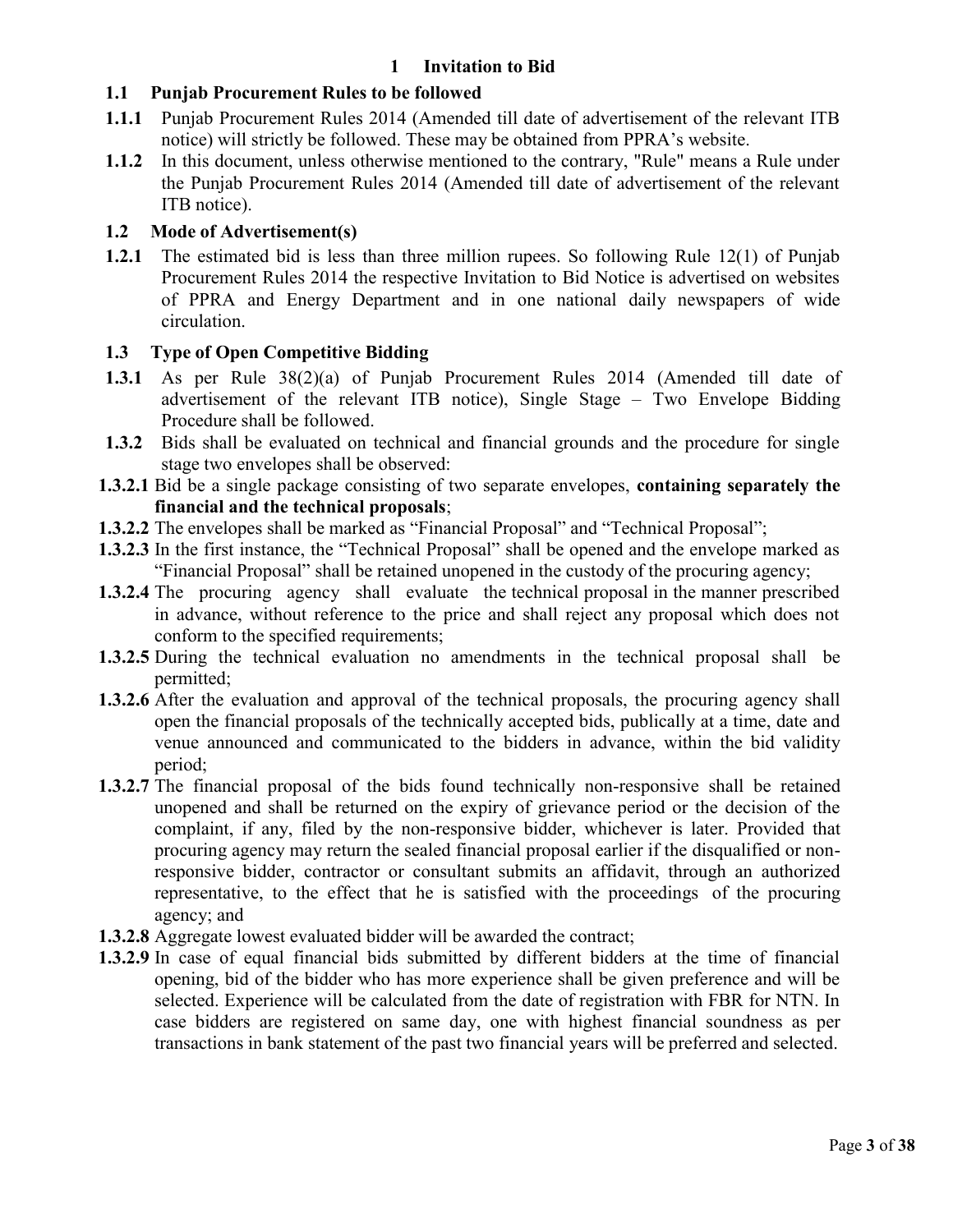#### **2 Instructions to Bidders (ITB)**

#### **2.1 Bidding Details**

- **2.1.1** All bids must be accompanied by Bid Security, in technical envelop as per provisions of this Bidding Document clause "Bid Security" in favor of **"Punjab Power Development Board"**. The complete bids, as required under this Bidding document, must be delivered to the Admin Section of Punjab Power Development Board located at 1st Floor Irrigation Secretariat, Old Anarkali Lahore, not later than **January 26 th, 2022 at 11:00 am**. Late bids shall not be accepted.
- **2.1.2** Technical bids shall be publicly opened in office of Punjab Power Development Board located at 1st Floor Irrigation Secretariat, Old Anarkali Lahore at **11:30 am** on the last day of bid submission.
- **2.1.3** Queries of bidders (if any) for seeking clarifications relevant to this procurement must be received in writing to the Procuring Agency within seven (07) days of publication of the relevant ITB Notice and queries will be responded within seven (7) days of publication of the relevant ITB Notice. Any query received after the stipulated time may not be entertained. All queries shall be responded to within due time.
- **2.1.4** Bidders shall submit bid complying with the Bidding Document. Alternative bids shall not be considered. Attention of bidders is drawn to the provisions of this bidding document clauses regarding **"Determination of Responsiveness of Bid" and "Rejection and Disqualification of Bid"** for making their bids substantially responsive to requirements of the Bidding Document.
- 2.1.5 It must be clearly understood that the Specifications, Terms and Conditions are intended to be strictly enforced
- **2.1.6** The contractor should be fully and completely responsible for all the deliveries and deliverables to the Procuring Agency under this contract.
- 2.1.7 The Primary and Secondary contacts for all correspondence in relation to this bid are as follows:

#### **Primary Contact**

Name: Major Hassaan Saleem Designation: Manager Administration Contact No: Ext. 51 Email:

#### **Secondary Contact**

Name: Mr. Designation: Contact No: Email: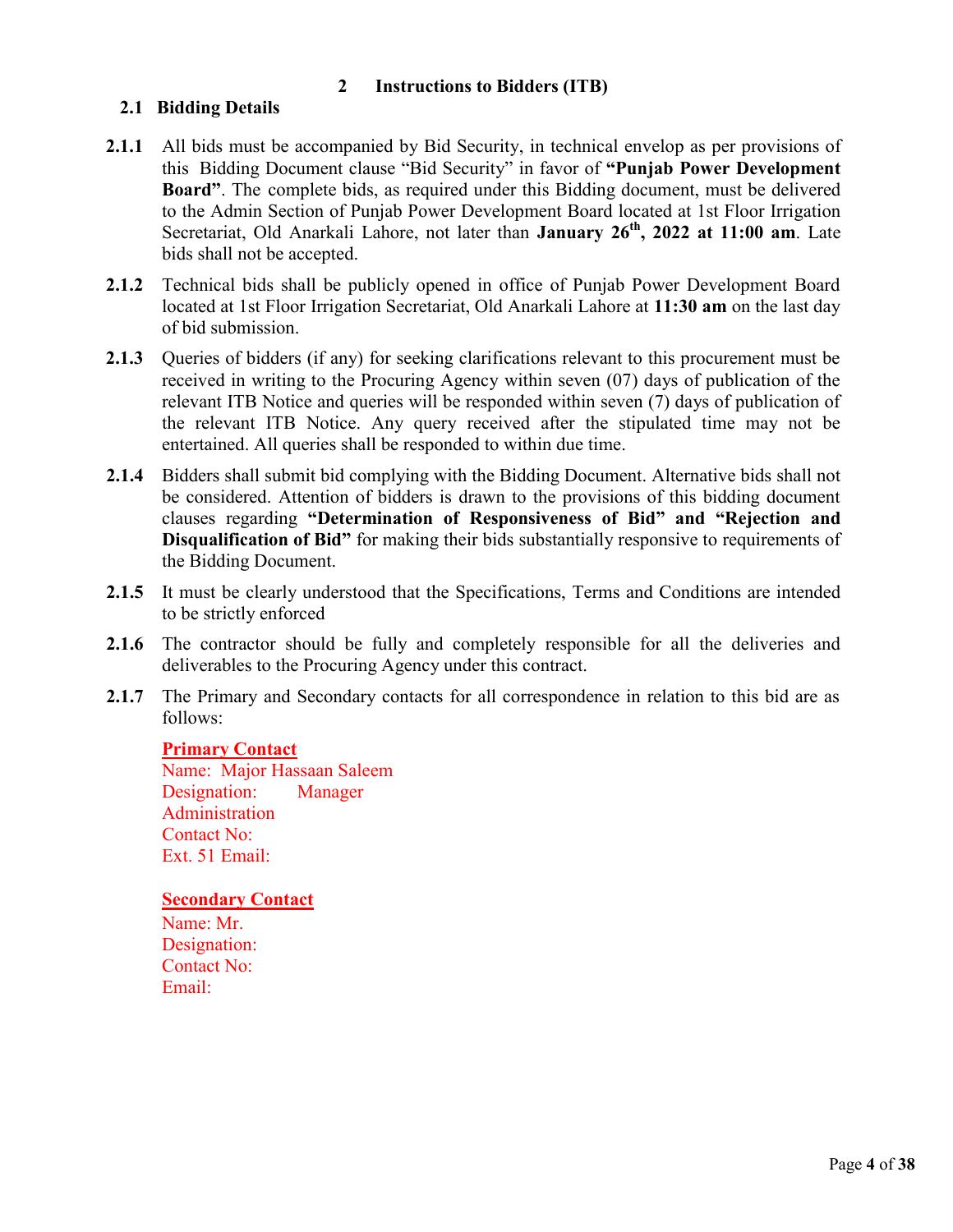- **2.1.8** Bidders should note that during the period from the receipt of bids and until further notice, all queries should be communicated via Primary Contact and in writing only. In case of an urgent situation where Primary Contact cannot be contacted, bidders may alternatively direct their enquiries through Secondary Contact.
- **2.1.9** Bidders are also required to state, in their proposals, the name, title, contact number (landline, mobile), fax number and e-mail address of their authorized representative through whom all communications shall be directed until the process has been completed or terminated.
- **2.1.10** Failure to supply required services within the specified time period will invoke penalty as specified in this document.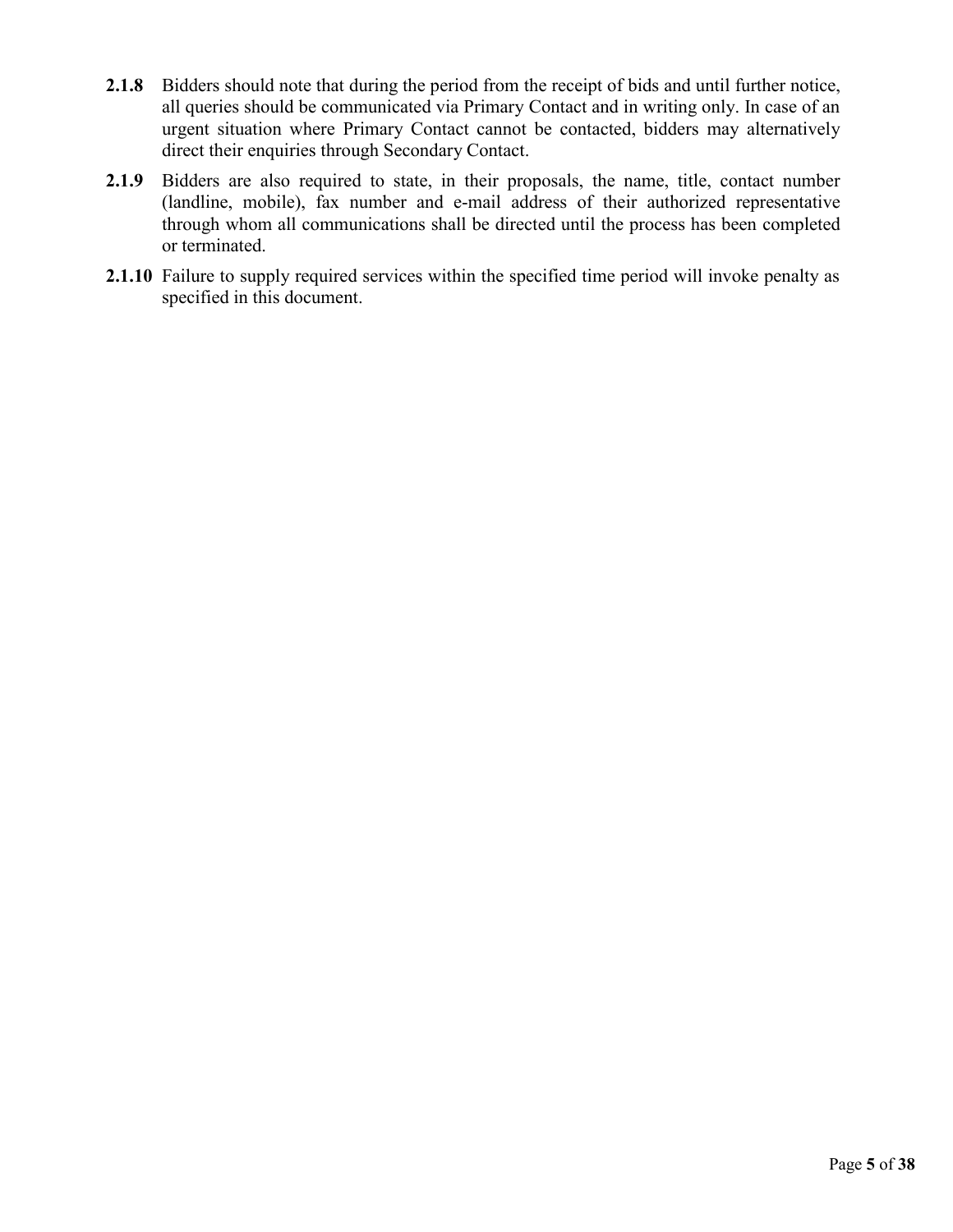#### **3 TERMS AND CONDITIONS OF TENDER**

### **3.1 Definitions**

In this document, unless there is anything repugnant in the subject or context:

- **3.1.1** "Commencement Date of Contract" means the date on which both parties affix their signatures to contract.
- **3.1.2** "Day" means calendar day.
- **3.1.3** "Services" means "Group Health Insurance Services" which the contractor is required to supply/provide to the Procuring Agency under the Contract.
- **3.1.4** "Written" means written in form of email or hard copy.

#### **3.2 Notice**

In this document, unless otherwise specified, wherever provision is made for exchanging notice, certificate, order, consent, approval or instructions amongst the contractor and the Procuring Agency, the same shall be:

- **3.2.1** In writing;
- **3.2.2** Issued within reasonable time;
- **3.2.3** Served by sending the same by email/ courier/ post/ dispatch rider to their specified addresses which they shall notify for the purpose; and
- **3.2.4** The words "notify", "certify", "order", "consent", "approve", "instruct", shall be construed accordingly.

### **3.3 ELIGIBILITY CRITERIA**

Eligible bidder is a bidder who:

- **3.3.1** Is registered with Tax Authorities for NTN and GSTN/ PSTN as per relevant laws in Pakistan (whichever is applicable);
- **3.3.2** Holds at least "AA" rating from PACRA or JCR-VIS for last four years;
- **3.3.3** Has minimum 10 years' experience of handling Group health insurance business supported by documentary proof like contracts/policy related documents /MOUs/ satisfactory completion certificates, etc. of the same;
- **3.3.4** Has minimum 150 hospitals on panel all over the country, preferably covering major cities of Punjab;
- **3.3.5** Provides corporate Resume and Business Profile;
- **3.3.6** Provides list of existing corporate clients with number of employees insured against each client;
- **3.3.7** Has not been blacklisted by any of Provincial or Federal Government Department, Agency, Organization or Autonomous Body or Private Sector Organization anywhere in Pakistan;
- **3.3.8** Has purchased bidding document from the office of undersigned upon a formal request and payment of Rs. 500/- (nonrefundable). In the account of PPDB

**Note**: Verifiable documentary proof for all above requirements is mandatory, noncompliance shall lead to disqualification. Noncompliance of any term or condition mentioned in the relevant Invitation to Bid Notice or Bidding Document shall also lead to disqualification.

**Bidders must submit bid security of Rs.40,000/- which is 2% of estimated price of Rs.2,00,0000/- (Rupees Two Million) by PPDB** as per bid security clause of this document else their bids will be rejected. Bid security instrument shall be enclosed with technical proposal.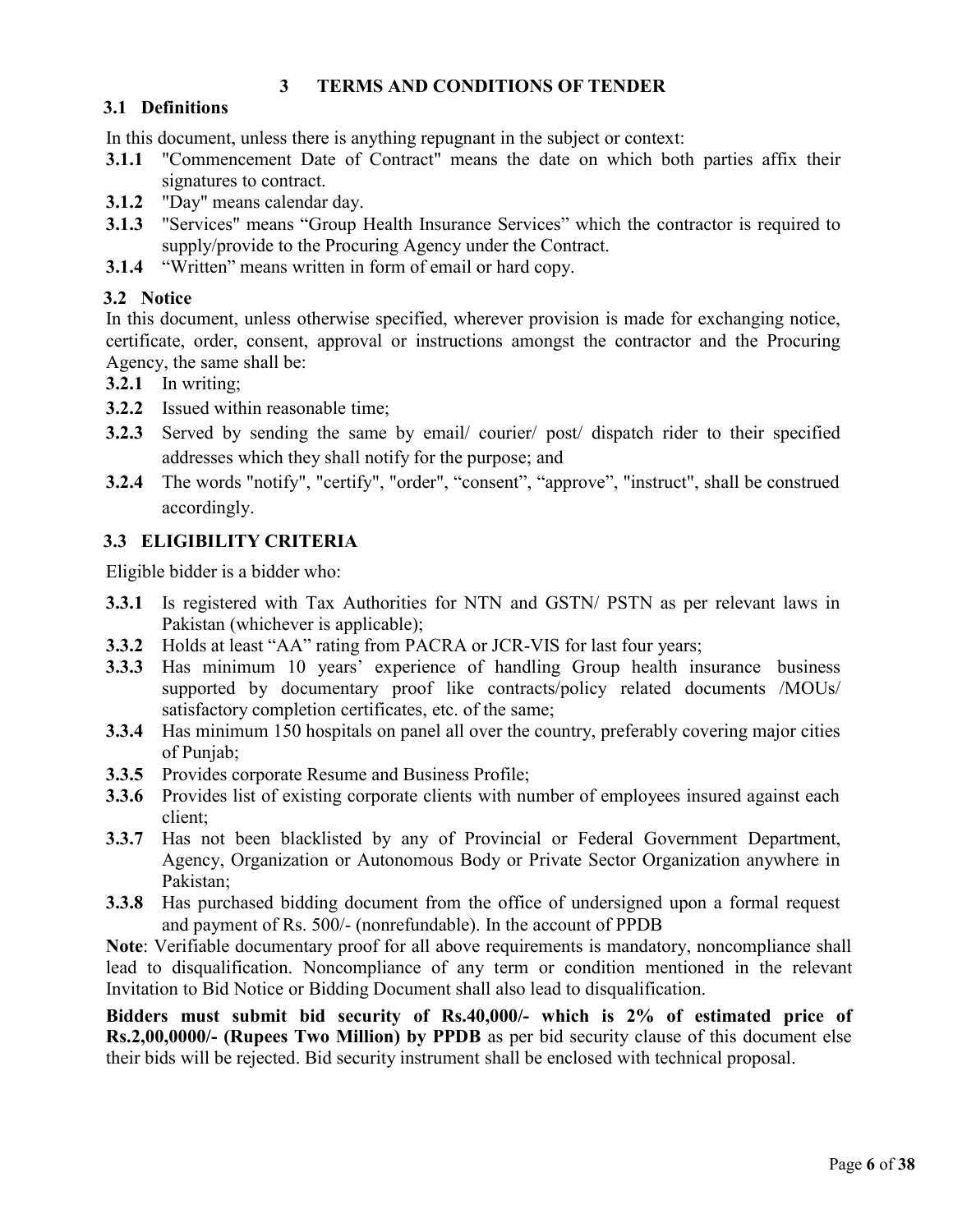### **3.4 Cost Related to Bid Preparation and Submission**

A bidder shall bear all costs and expenses associated with the preparation and submission of bids and the Procuring Agency shall in no case be responsible/ liable for those costs and expenses.

#### **3.5 Examination of Bidding Document**

Bidders are expected to examine the Bidding Document, including all instructions and terms and conditions.

#### **3.6 Clarification of Bidding Document**

Bidders may require further information or clarification of the Bidding Document, within 7 days after publication of the relevant ITB Notice on website of PPRA.

#### **3.7 Amendment of Bidding Document**

- **3.7.1** The Procuring Agency may, at any time prior to the deadline for submission of bids, at its own initiative or in response to a clarification requested by a bidder, amend the Bidding Document, on any account, for any reason. The amendment(s) shall be part of the Bidding Document and binding on the bidders.
- **3.7.2** The Procuring Agency shall notify the amendment(s) to the prospective bidders.
- **3.7.3** The Procuring Agency may, at its exclusive discretion, amend the Bidding Document to extend the deadline for the submission of Bid as per Rule 29 of Punjab Procurement Rules, 2014 (Amended till date of advertisement of the relevant ITB notice).

#### **3.8 Preparation/ Submission of Bid**

The bid along with all the related documents submitted by a bidder shall be in paper form and shall either be in Urdu or English or both. Bids submitted in any other from or language will be rejected. The bids shall be accompanied by the required Forms, Annexures, Schedules, Charts, Drawings, Documents, Brochures, Literature, etc. (whichever is applicable) which shall be completely filled in, stamped and signed by the bidder or its authorized representative. This is made obligatory to affix authorized signatures with official stamp on all documents, annexure, copies, certificates, letters, forms, etc. as part of the bids submitted by bidders.

Technical and Financial Proposals will be considered incomplete if any of the following documents are missing from the submitted bids. Procuring Agency reserves the right and shall reject any bid submitted without any of the documents mentioned below:

#### **3.8.1 Technical Proposal shall comprise the following**:

- **3.8.1.1 Undertaking** on stamp paper of Rs.50/- (all terms and conditions and qualifications listed anywhere in this bidding document have been satisfactorily vetted and the bidder is not blacklisted anywhere in Pakistan in last two years) **(Annexure-A);**
- **3.8.1.2 Covering letter** duly signed and stamped by authorized representative on official letter head of bidder (**Annexure-B**);
- **3.8.1.3 Compliance with TORs (Annexure-C)** of required services on official letterhead of bidder as an evidence that the bidder will provide services as per requirements of procuring agency;
- **3.8.1.4 Checklist** of the required documents (**Annexure-D**);
- **3.8.1.5** Proof of registration with tax authorities for NTN and GSTN/ PSTN as per relevant laws in Pakistan (whichever is applicable);
- **3.8.1.6** Proof of holding at least "AA" rating from PACRA or JCR-VIS for last four years;
- **3.8.1.7** Proof of minimum 10 years' experience of Group handling health insurance business supported by documentary proof like contracts/Policy related documents /MOUs/ satisfactory completion certificates, etc. of the same
- **3.8.1.8** Detail of minimum 150 hospitals on panel all over the country, preferably covering major cities of Punjab on signed and stamped official letterhead.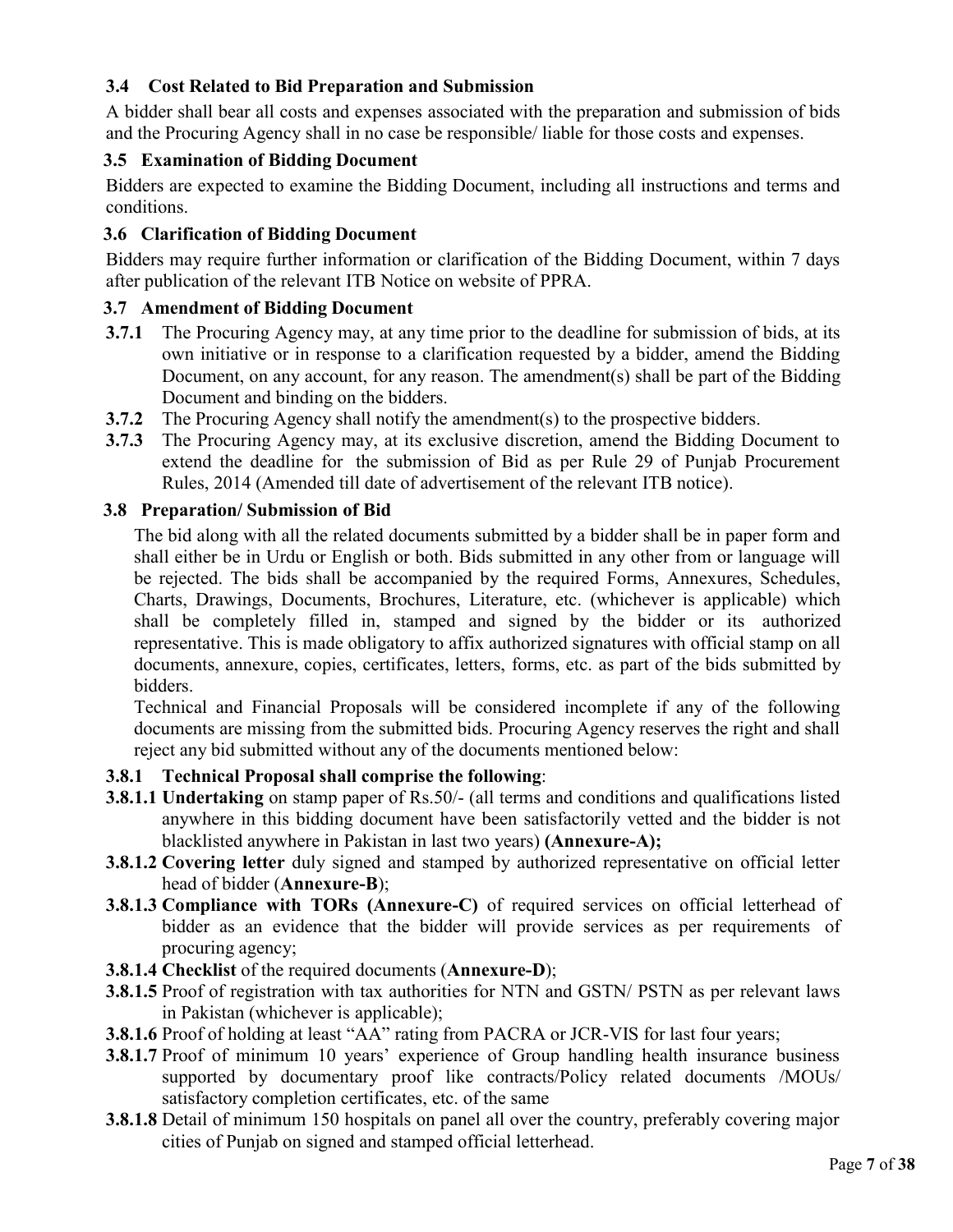- **3.8.1.9** Corporate Resume and Business Profile.
- **3.8.1.10** List of existing corporate clients with number of employees insured against each client on signed and stamped official letterhead;
- **3.8.1.11**Duly signed and stamped copy of bidding document to ensure that the participating bidder certifies that each page has been read, understood and all terms and conditions on each page have been accepted unconditionally. (Only the copy of the signed and stamped bidding document issued by PPDB to a representative of the participating bidder will be accepted. The copy uploaded on PPRA website is just for information purposes and will not be accepted);
- **3.8.1.12**Copy of bidding document purchase slip.
- **3.8.2 Financial Proposals shall comprise the following:**
- **3.8.2.1** Price Schedule **(Annexure-E).**
- **3.8.2.2** Rate-sheet and breakup of premium charged against each insured**.**

#### **3.8.3 Bidders shall seal the Technical Proposal in an envelope duly marked as under:**

#### **Technical Proposal**

[Name of Tender] [Name of Procuring Agency] [Address of Procuring Agency]

[Name of bidder] [Address of bidder] [Phone No. of bidder]

#### **3.8.4 Bidders shall seal the Financial Proposal in an envelope duly marked as under:**

#### **Financial Proposal**

[Name of Tender] [Name of Procuring Agency] [Address of Procuring Agency]

[Name of bidder] [Address of bidder]

[Phone No. of bidder]

**3.8.5** Bid shall be dropped by hand, courier or mail to reach the Admin Section of the Procuring Agency's office at 1st Floor Irrigation Secretariat, Old Anarkali Lahore not later than due date and time for submission of bids. No late bid shall be accepted.

#### **3.9 Taxes and Duties**

Bidders shall be entirely responsible for all taxes, duties and other such levies imposed and making inquiries on applicable taxes to the concerned authorities.

#### **3.10 Bid Price**

The quoted price shall be:

- **3.10.1** Best/ Final/ Fixed and valid until completion of all obligations under the Contract i.e. not subject to variation/ escalation;
- **3.10.2** In Pak Rupees;
- **3.10.3** Inclusive of all taxes and charges related to duties, levies, insurance, freight, labor, transportation till delivery point, incidental services, complementary services, etc. (whichever is applicable);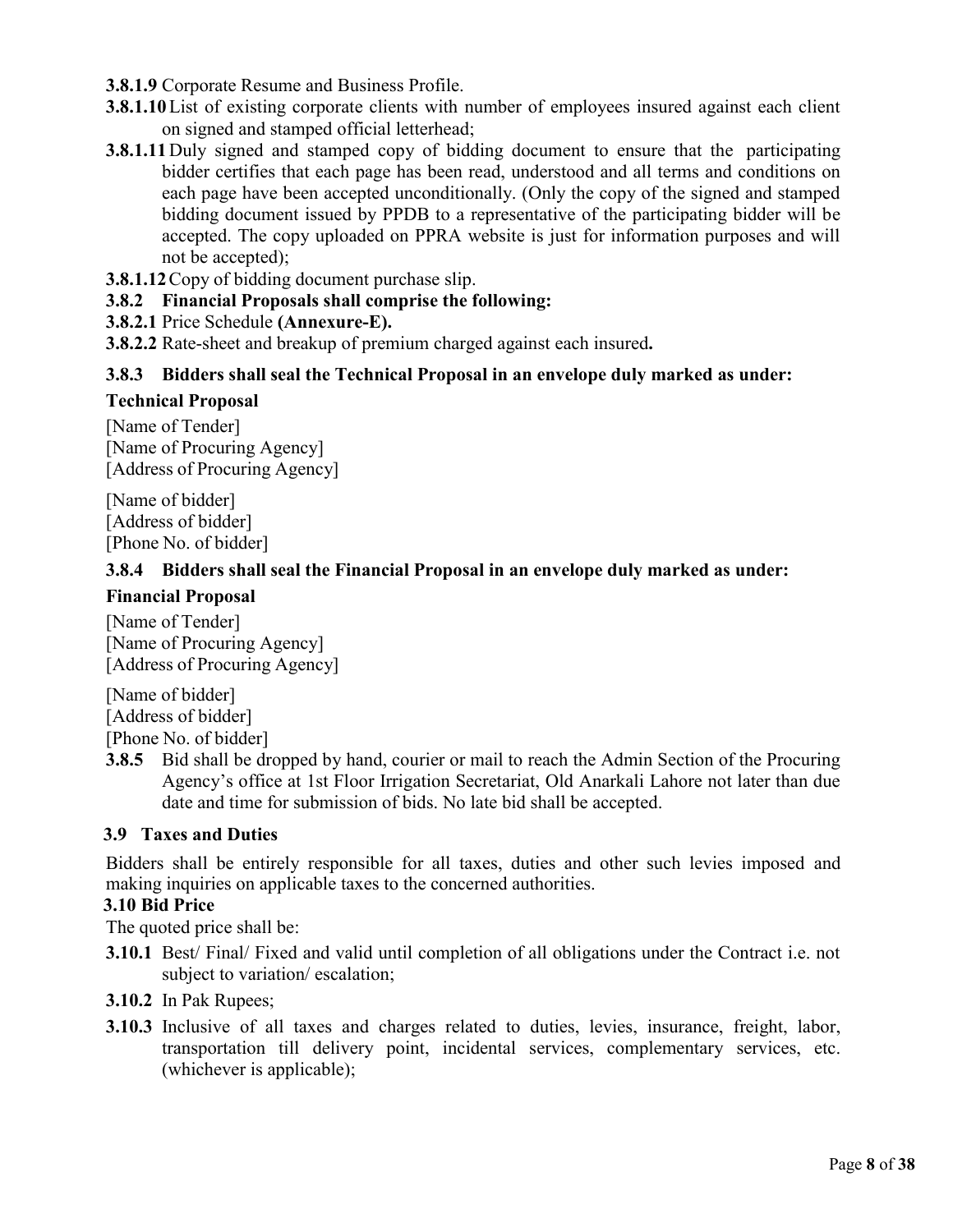- **3.10.4** Technical proposal should not contain any mention of prices. Price Schedule shall only be submitted with the sealed Financial Proposal.
- **3.10.5** The Procuring Agency will not be responsible for any erroneous calculation of tax rates or any subsequent changes in rates of direct taxes or structure of applicable direct taxes. All differences arising out as above shall be fully borne by the Successful Bidder.
- **3.10.6** The Contractor shall not charge prices for the services delivered and for other obligations discharged, under the Contract, varying from the prices quoted by the Contractor in the Price Schedule.
- **3.10.7** If a bidder quotes price of services without inclusion of taxes, it would be considered that the bid is inclusive of all applicable taxes.
- **3.10.8** It will be the responsibility of the bidder that all factors have been investigated and considered while submitting the Bid and no claim whatsoever including those of financial adjustments to the contract awarded under this Bid Process will be entertained by the Procuring Agency. Neither any time schedule, nor financial adjustments arising thereof shall be permitted on account of failure by a bidder.
- **3.10.9** Bidder are responsible for the correctness and sufficiency of the Bid and price quoted in the Bid shall be deemed to cover all obligations under this Bidding Process.
- **3.10.10** The Bids shall be checked for any arithmetic errors which shall be rectified, as follows:
- **3.10.10.1** If there is a discrepancy between the amount in figures and the amount in words for the total bid price entered in the price schedule, the actual sum of itemized total prices will be considered as the total bid price.
- **3.10.10.2** If there is a discrepancy in the actual sum of the itemized total prices and the total bid price quoted in the price schedule, the actual sum of the itemized total prices shall govern.
- **3.10.10.3** If there is a discrepancy between the unit price and the total price entered in the price schedule, resulting from incorrect multiplication of the unit price by the quantity, the unit price as quoted shall govern and the total price shall be corrected, unless there is an obvious and gross misplacement of the decimal point in the unit price, in which case the total price as quoted shall govern and the unit price shall be corrected.
- **3.10.10.4** The bid price as determined after arithmetic corrections shall be termed as the **corrected total bid price** which shall be binding upon the bidder.
- **3.10.10.5** No credit shall be given for offering delivery period earlier than the specified period.

### **3.11 Bid Security**

Bidders shall furnish the Bid Security as under:

- **3.11.1** Shall be in the form of CDR / DD / PO / BC in the name of Punjab Power Development Board;
- **3.11.2** Personal or business cheque shall not be entertained in any case.
- **3.11.3** Bid security shall be attached with technical proposal.
- **3.11.4** Bidders are required to submit bid security of **Rs.40,000/-** (2% of estimated price of **Rs2,000,000 -)** as per bid security Rule of Punjab Procurement Rules 2014 (Amended till date of advertisement of the relevant ITB notice) which states that a procuring agency may require the bidders to furnish a bid security not exceeding five per cent of the price of procurement as estimated by the procuring agency.
- **3.11.5** Must be enclosed in the envelope of technical proposal otherwise the bid will be declared non-responsive / disqualified.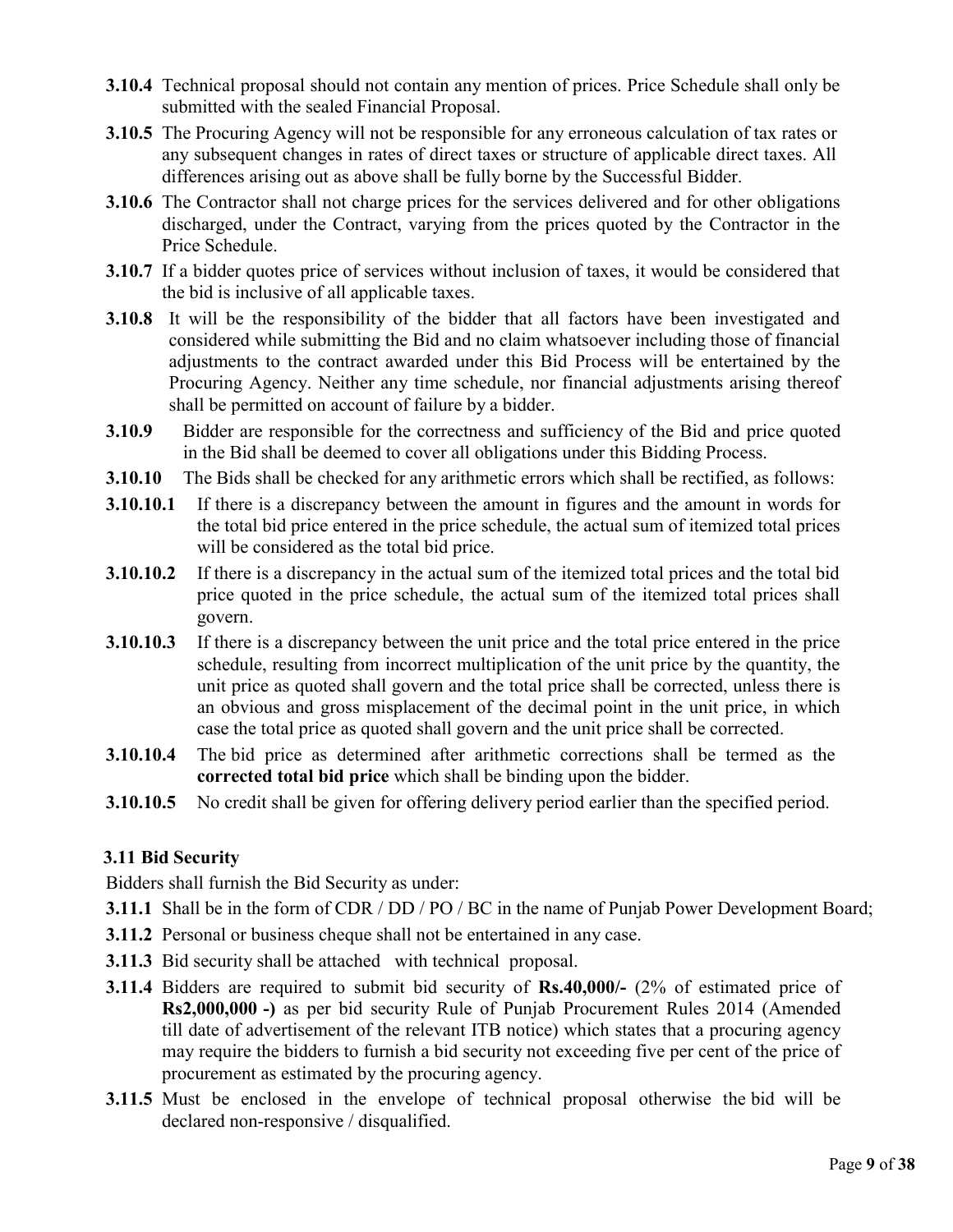- **3.11.6** Denominated in Pak Rupees.
- **3.11.7** Having a minimum validity period of one hundred and twenty (120) days from the last date for submission of the Bid.
- **3.11.8** The bid security shall be returned to the technically disqualified bidders with their unopened/ sealed financial bid while the unsuccessful bidders shall be returned the bid security only. The Bid Security shall be returned to the successful bidder on signing of contract.
- **3.11.9** Bid security will not be adjustable against any payment.
- **3.11.10**Punjab Power Development Board is not responsible to pay any interest or benefit on the amount submitted as bid security against this bid that could accumulate in the same period by investing or depositing in any bank or any other such institution, organization or elsewhere;
- **3.11.11** Bid security submitted by a bidder may be forfeited if:
	- **3.11.11.1** Bidder has been found involved in the concealment of facts.
	- **3.11.11.2** Any false / misleading information is provided in the submitted bid.
	- **3.11.11.3** Bidder backs out from fulfilling the obligations of bid after opening of the bid.
	- **3.11.11.4** Lowest evaluated bidder refuses to sign the contract.

#### **3.12 Bid Validity**

The Bid shall have a minimum validity period of one hundred and twenty (120) days from the last date for submission of the Bid. The Procuring Agency may solicit the bidder's consent to an extension of the validity period of the Bid. The request and the response thereto shall be made in writing. If the bidder agrees to extension of validity period of the Bid, the validity period of the Bid Security shall also be suitably extended. The bidder may refuse extension of validity period of the Bid, without forfeiting the Bid security as per **Clause 28(4) (c) (Amended till date of advertisement of the relevant ITB notice).**

#### **3.13 Modification/ Withdrawal of the Bid**

- **3.13.1** A bidder may, by written notice served on the Procuring Agency, modify or withdraw the bid after its submission prior to the deadline for submission of bids.
- **3.13.2** The bid, withdrawn after the deadline for submission of bids and prior to the expiration of the period of Bid Validity, shall result in forfeiture of the Bid Security.

#### **3.14 Clarification of the Bid**

The Procuring Agency shall have the right, at its exclusive discretion, to require, further information or clarification of the Bid, from any or all the bidders. The procuring agency may, if necessary after the opening of the bids, seek and accept such clarifications of the bid as do not change the substance of the bid as per Rule 33 (2) of Punjab Procurement Rules (Amended till date of advertisement of the relevant ITB notice). No change in the price or substance of the Bid shall be sought, offered or permitted except as required to include the corrections of arithmetical errors discovered in the Bid. Acceptance of any such correction is sole discretion of the Procuring Agency.

#### **3.15 Determination of Responsiveness of Bid**

The Procuring Agency shall determine the substantial responsiveness of bid to the Bidding Document, prior to bid evaluation, on the basis of contents of the bid without recourse to extrinsic evidence. A substantially responsive Bid is one which:

**3.15.1** Meets the eligibility criteria given herein this Bidding Document;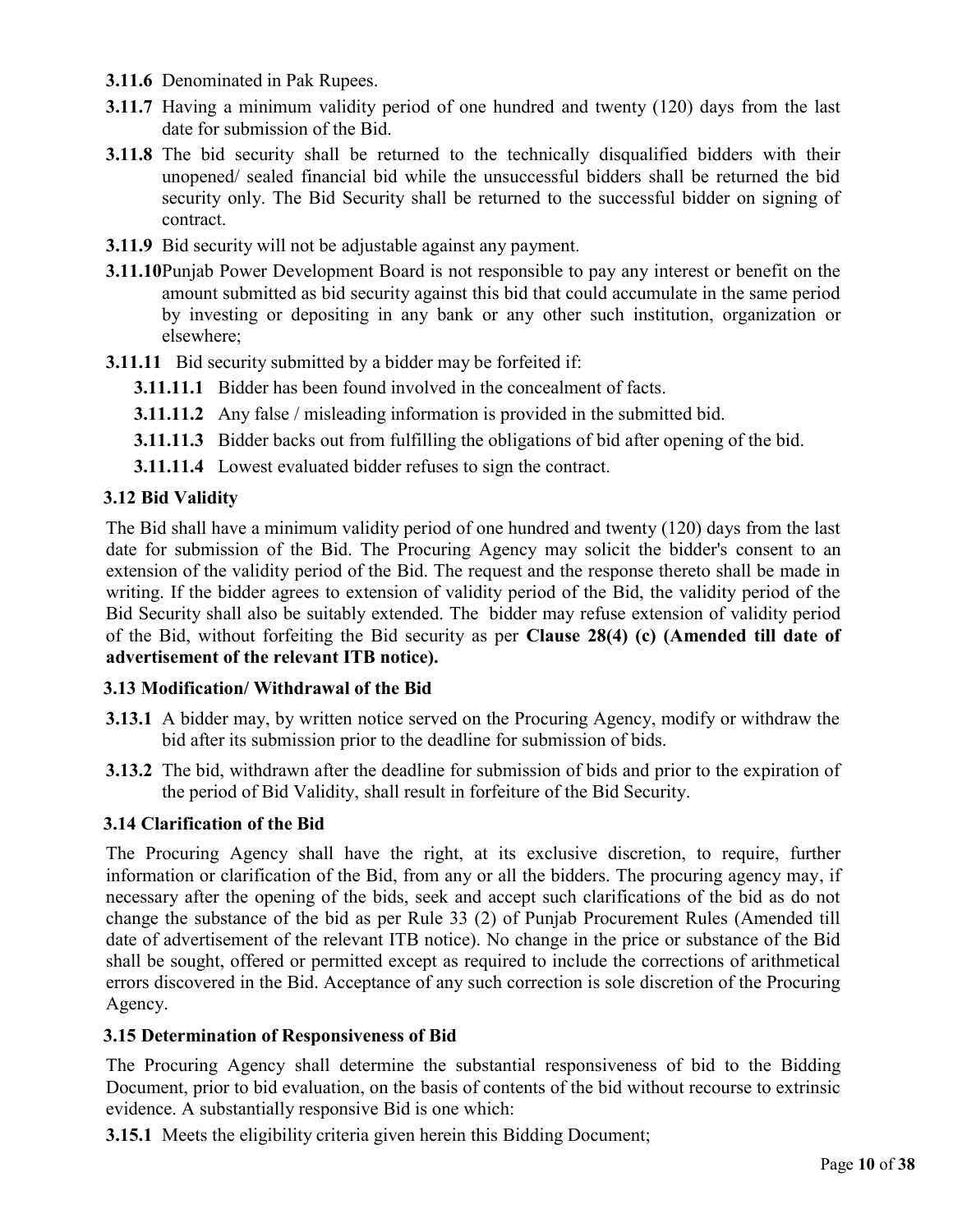- **3.15.2** Offers fixed price for complete services as per Price Schedule;
- **3.15.3** Conforms to all terms and conditions of the documents issued by Procuring Agency in reference to this procurement process. These include but are not limited to the Bidding Document, Invitation to Bid Notice, Corrigendum, Addendum, etc. (whichever is applicable), without material deviation or reservation;
- **3.15.4** A material deviation or reservation is one which affects the scope, quality of services or limits the Procuring Agency's rights or the bidder's obligations under the Contract.
- **3.15.5** A bid determined as not substantially responsive shall not subsequently be made responsive by the bidder by correction or withdrawal of the material deviation or reservation.

#### **3.16 Rejection and Disqualification of Bid**

The Procuring Agency may reject all bids or proposals at any time prior to the acceptance (issuance of Acceptance Letter). The Procuring Agency shall upon a written request communicate to any bidder, the grounds for rejecting all bids or proposals, but shall not be required to justify those grounds. The Procuring Agency shall incur no liability, solely, by virtue of rejection of bids. However, bidders shall be promptly informed about the rejection of the bids, if any as per Rule 35 of Punjab Procurement Rules, 2014 (Amended till date of advertisement of the relevant ITB notice).

Likewise, Procuring Agency shall upon a written request communicate to any bidder, the grounds for its technical disqualification, but shall not be required to justify those grounds. A bid shall be rejected/ disqualified if it is:

- **3.16.1** Substantially non-responsive in a manner prescribed in this document especially to the clause **"Determination of Responsiveness of Bid"**; or
- **3.16.2** Submitted in other than prescribed forms, annexes, documents by other than specified mode and language; or
- **3.16.3** Submitted bid is not in paper form;
- **3.16.4** Incomplete, partial, conditional, alternative, late; or
- **3.16.5** A bidder has conflict of interest with the Procuring Agency; or
- **3.16.6** A bidder tries to influence the Bid evaluation/ Contract award; or
- **3.16.7** A bidder engages in corrupt or fraudulent practices in competing for the contract award;
- **3.16.8** A bidder fails to meet the requirements of Bid Eligibility/ Qualification Criteria;
- **3.16.9** A bidder fails to meet the Technical and Financial evaluation of Proposal;
- **3.16.10** There is any discrepancy between Bidding Documents and bidder's proposal i.e. any nonconformity, inconsistency, informality or irregularity in the submitted bid.
- **3.16.11** Bidder does not enclose bid security instrument in the bid.
- **3.16.12** A bidder submits any financial condition as part of its bid which is not in conformity with bidding document.
- **3.16.13** A bidder discloses price or rate-sheet in the Technical Proposal.

### **3.17 TECHNICAL AND FINANCIAL EVALUATION OF PROPOSAL**

Bidders who have duly complied with Bid Eligibility and requirements of the relevant bidding document will be eligible for further processing.

**3.17.1** During the technical evaluation no amendments in the technical proposal shall be permitted;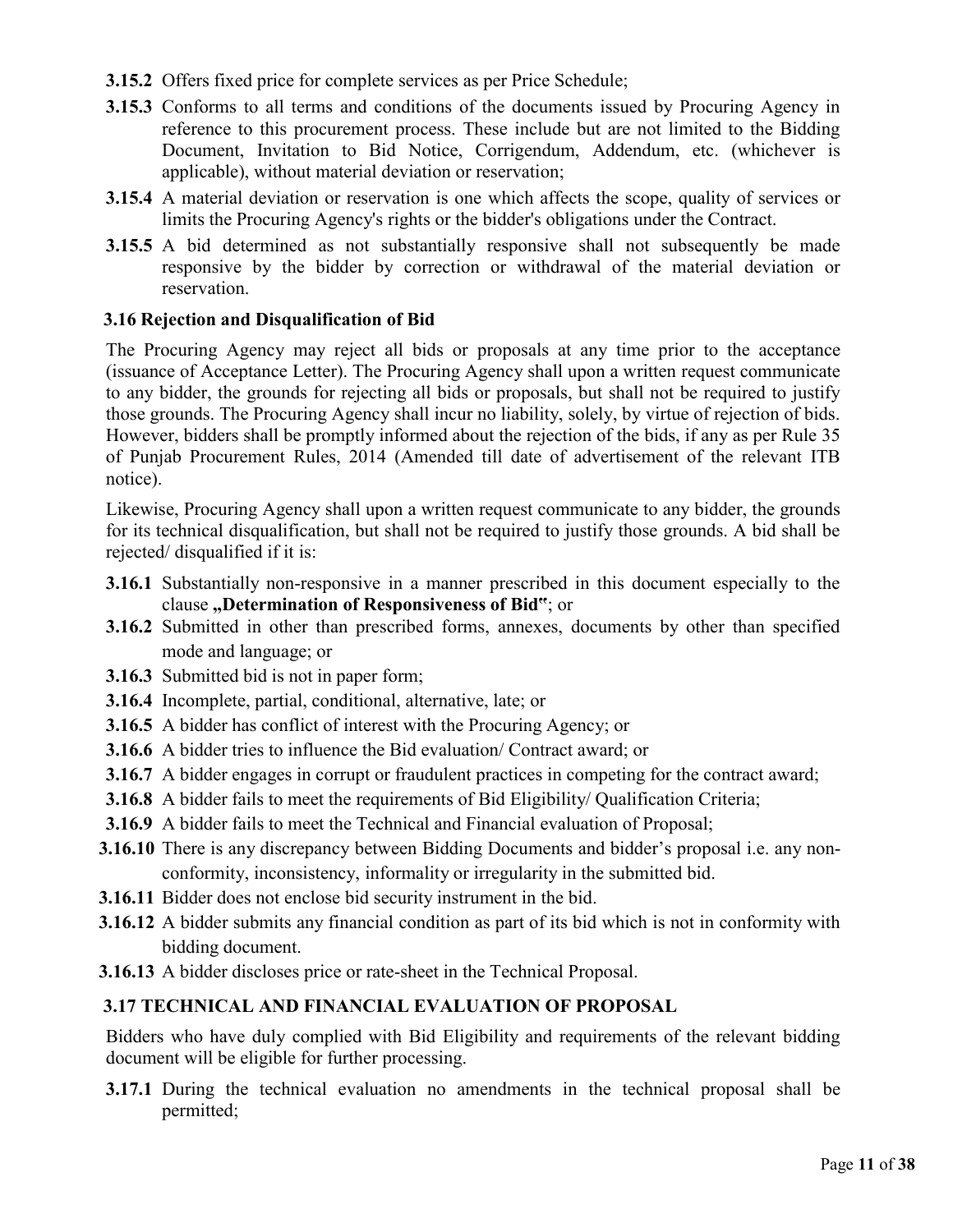- **3.17.2** The bids with technical proposals conforming to terms and conditions of this bid document, invitation to bid notice, corrigendum, addendum (whichever applicable) will be considered for financial evaluation and thus, only their financial proposal will be opened.
- **3.17.3** After evaluation of the technical proposals, financial proposals of the technically responsive/ qualified bids will be opened, publically at a time, date and venue which will be announced and communicated to the bidders in advance, within the bid validity period;
- **3.17.4** The financial proposals of the bids found technically nonresponsive shall be returned unopened to the respective bidders;
- **3.17.5** All bidders may check results (bid evaluation) at website of PPRA.

#### **3.18 Award Criteria**

The eligible bidder fulfilling the qualification and technical evaluation criteria will be evaluated in the light of all Pre-Conditions, necessary requisites and shall be selected on lowest cost quoted as per rules and fulfilling all formalities mentioned in the relevant Invitation to Bid and this Bidding Document.

#### **3.18.1 Performance Guarantee**

Successful bidder shall submit performance guarantee of **10%** of quoted amount prior to award of contract.

#### **3.19 Acceptance Letter and Contract**

As per provisions of Rule (55) of Punjab Procurement Rules 2014, the Procuring Agency shall issue the Acceptance Letter tothe successful bidder, at least after 10 days of announcement of bid evaluation reports (Rule-37 of Punjab Procurement Rules, 2014) and prior to the expiry of the original validity period or extended validity period of the Bid, which shall constitute a Contract, until execution of the formal Contract. Formal contract will be signed after issuance of Acceptance Letter. Work order will be issued subject to signing of contract and submission of performance guarantee of **10%** of quoted price. The successful bidder will also be liable to sign Integrity Pact as per specimen at **Annexure (F).**

#### **3.20 Restarting Bidding Process from any Prior Stage**

As per provision in Rule 35 (5) of Punjab Procurement Rules, the procuring agency may, for reasons to be recorded in writing, restart bidding process from any prior stage if it is possible without violating any principle of procurement contained in Rule 4 of Punjab Procurement Rules, 2014 and shall immediately communicate the decisionto the bidders.

#### **3.21 Redressal of Grievances by the Procuring Agency**

The Procuring Agency has constituted a committee comprising of odd number of persons, with proper powers and authorizations, to address the complaints of bidders that may occur prior to the entry into force of the procurement contract.

- **3.21.1** Any bidder feeling aggrieved by any act of the Procuring Agency after the submission of his bid may lodge a written complaint concerning his grievances not later than ten days after the announcement of bid evaluation report.
- **3.21.2** The committee shall investigate and decide upon the complaint within fifteen days of the receipt of complaint.
- **3.21.3** Mere fact of lodging of a complaint shall not warrant suspension of the procurement process.

### **3.22 Language of Bid**

The bid and all documents relating it, exchanged between a bidder and Procuring Agency, shall either be in Urdu or English or both.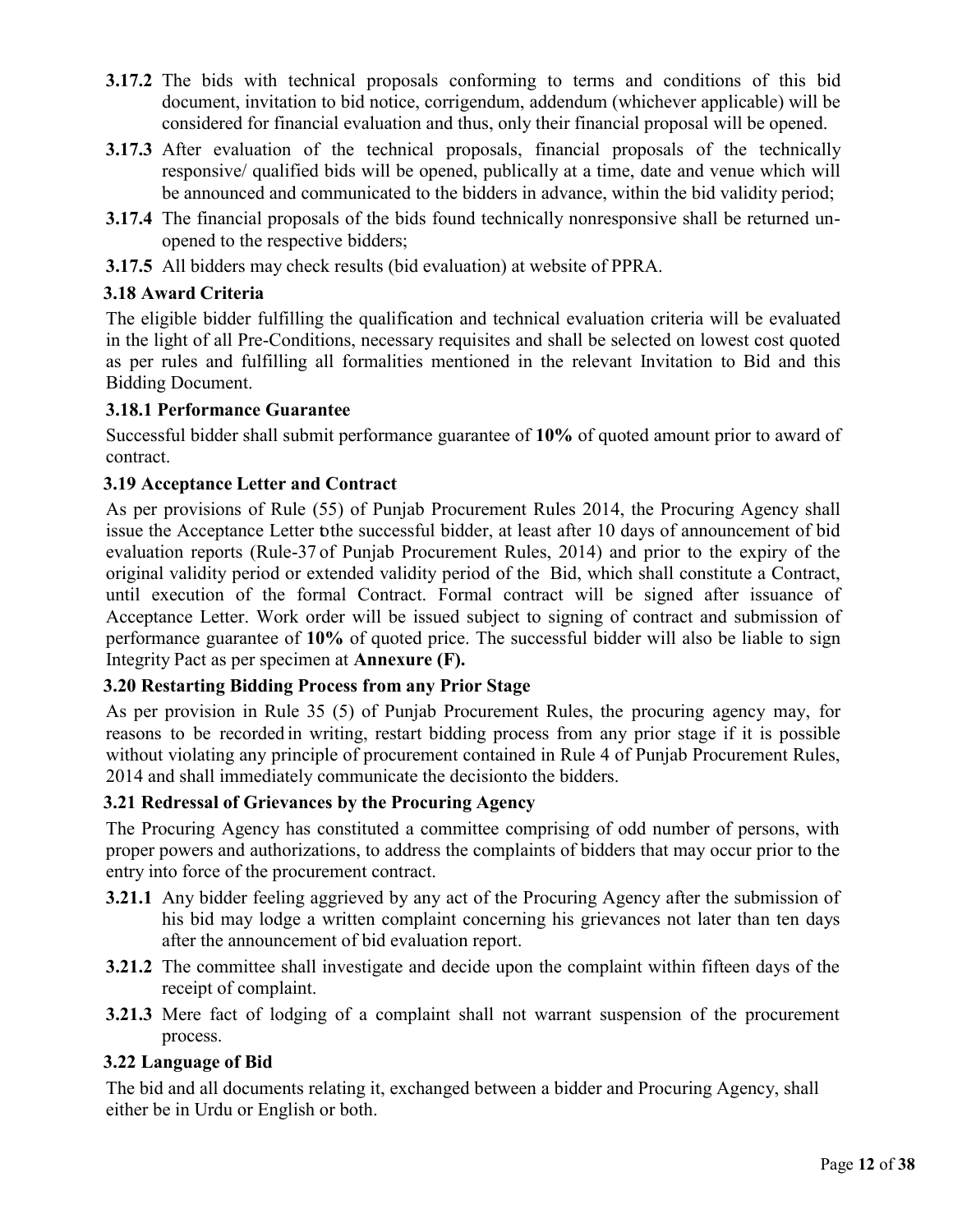# TERMS & CONDITIONS OF THE CONTRACT

**Contract Title:**

**[Name of Contractor]**

Dated: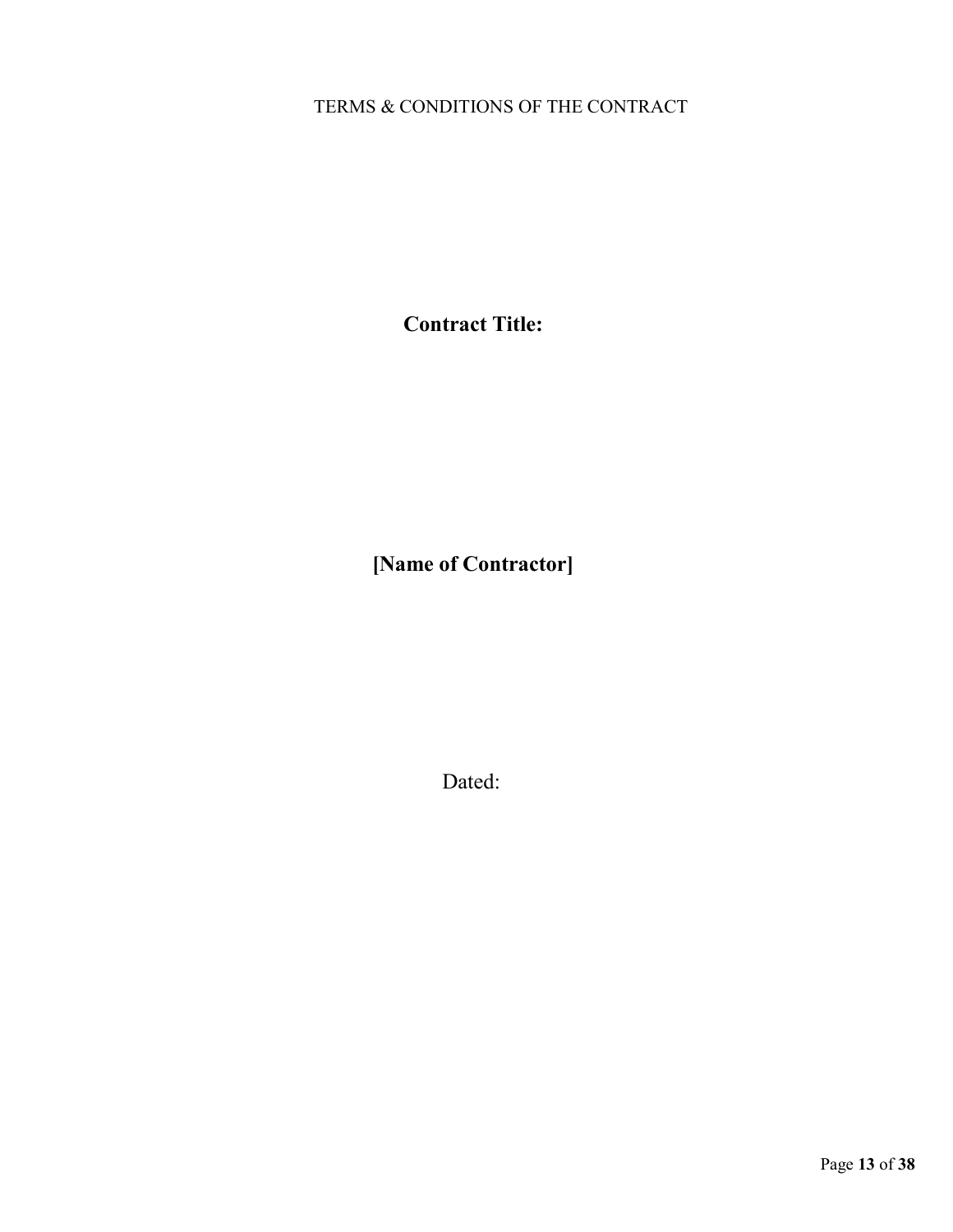This CONTRACT AGREEMENT (this "Contract") made as of the **[day]** of **[month]**, **[year]**, between **Punjab Power Development Board** (the "Procuring Agency"), on one part,

#### and

**[full legal name of Contractor & Address],** on the other part severally liable to the Procuring Agency for all of the Contractor's obligations under this Contract and is deemed to be included in any reference to the term "the Contractor."

#### **RECITALS**

#### WHEREAS,

- **(a)** The Procuring Agency intends to spend a part of its budget / funds for making eligible payments under this contract. Payments made under this contract will be subject, in all respects, to the terms and conditions of the Contract in lieu of the services as described in the contract.
- **(b)** The Procuring Agency has requested the Contractor to provide certain services as described in the relevant Invitation to Bid notice and Bidding Document; and
- **(c)** The Contractor, having represented to the Procuring Agency that it has the required professional skills, personnel and technical resources, has agreed to provide such services on the terms and conditions set forth in this Contract.

NOW THEREFORE, the Parties to this Contract agree as follows:

- **1.** The Contractor hereby contracts / undertakes with the Procuring Agency to supply the services and to remedy damage therein, at the time and in the manner, in conformity in all respects with the provisions of the Contract, in consideration of the payments to be made by the Procuring Agency to the Contractor.
- **2.** The Procuring Agency hereby covenants with the Contractor to pay the Contractor, the Contract Price as may become payable, at the times and in the manner, in conformity in all respects with the provisions of the Contract, in consideration of provision of services and remedying of damage therein.
- **3.** The contract price for satisfactorily supplying all the Services, that the contractor is liable to provide under the contract as per the scope mentioned in bidding documents, shall be Rs.
- **4.** The following shall be deemed to form and be read and construed as part of this Contract:
	- **a.** Bidding Document
	- **b.** Terms and Conditions of the Contract
	- **c.** Bidder's Proposal
	- **d.** The Scope of Work
	- **e.** Price Schedule
	- **f.** Integrity Pact (As per Annexure-F)
- **4.** This Contract shall prevail over all other documents. In the event of any discrepancy/ inconsistency within the Contract, the above Documents shall prevail in the order listed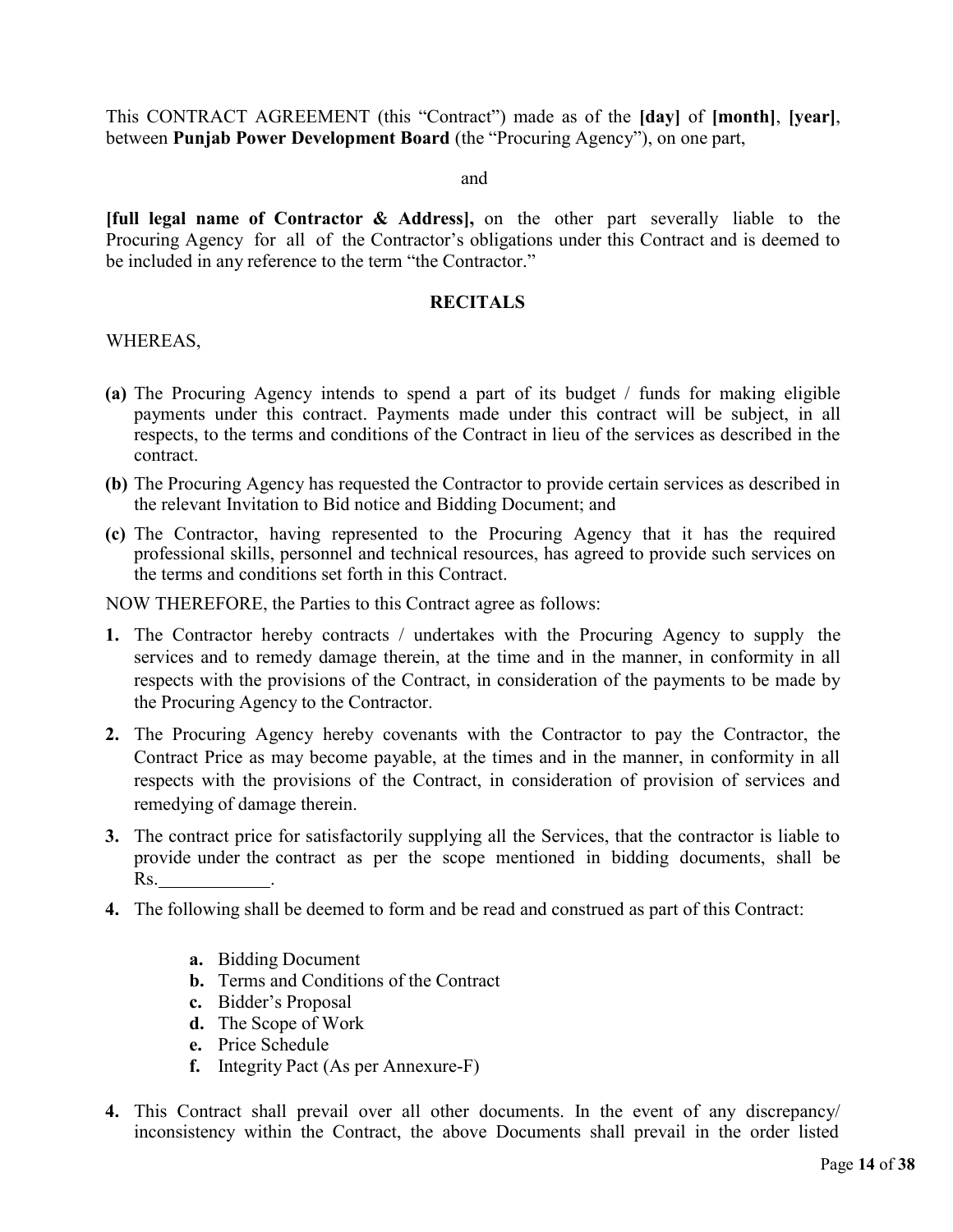above.

IN WITNESS whereof the Parties hereto have caused this Contract to be executed in accordance with the laws of **Pakistan** as of the day, month and year first indicated above.

#### For **Punjab Power Development Board (PPDB):** For **[full legal name of the Contractor]:**

| Name : (As per CNIC) ----------------------  |
|----------------------------------------------|
|                                              |
| CNIC Number: --------------------            |
| Designation: -----------------------         |
| Address: --------------------------          |
|                                              |
| Thumb Impression: -------------------------- |

|                                      | CNIC Number: --------------------           |
|--------------------------------------|---------------------------------------------|
|                                      | Designation: -----------------------        |
| Address: --------------------------- | Address: -------------------------          |
|                                      |                                             |
|                                      | Thumb Impression: ------------------------- |

| Name :(As per CNIC) -----------------------  | Name : (As per CNIC) -------------------------     |
|----------------------------------------------|----------------------------------------------------|
|                                              |                                                    |
| CNIC Number: --------------------            | $CNIC Number: \n--- \n--- \n--- \n--- \n--- \n---$ |
| Designation: -----------------------         | Designation: -------------------------             |
| Address: --------------------------          | Address: ----------------------------              |
|                                              |                                                    |
| Thumb Impression: -------------------------- | Thumb Impression: ----------------------------     |

#### **WITNESSES: WITNESSES:**

#### **(First Party) (Second Party)**

| Name: (As per CNIC) ------------------------ |
|----------------------------------------------|
|                                              |
| CNIC Number: --------------------            |
| Designation: -----------------------         |
| Address: --------------------------          |
|                                              |
| Thumb Impression: -------------------------- |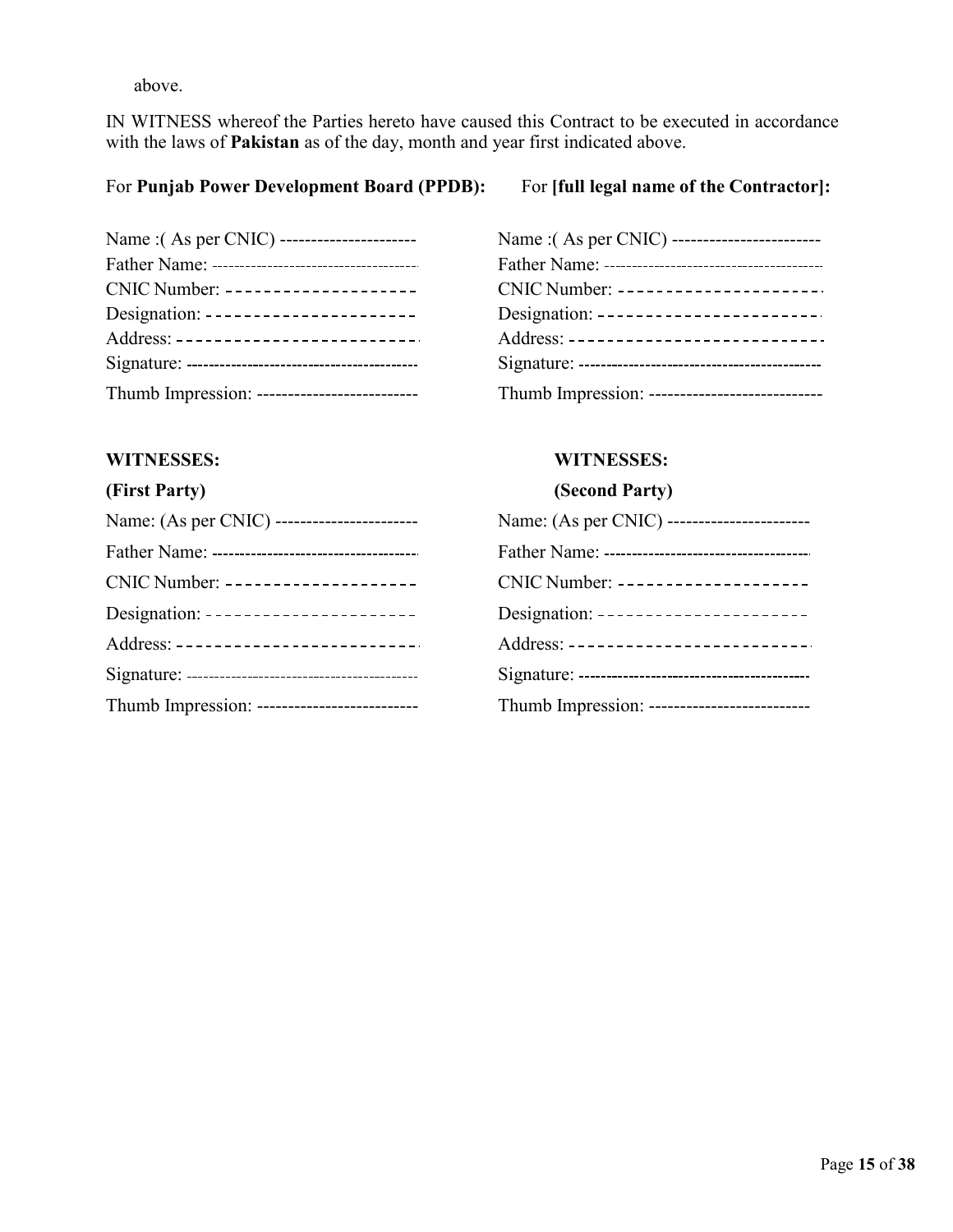#### **4 SPECIAL CONDITIONS OF THE CONTRACT 4.1 TERMS OF REFERENCE (TORS)**

PPDB intends to cater Health Insurance for its employees & their dependents as per following details:

#### **4.1.1 AREAS OF HEALTH INSURANCE TO BE COVERED (Minimum Requirement) (A) Hospital Care**

Required medical treatments, services, supplies and diagnostic tests include but not limited to the following:

**a)** Daily room and board charges, Operation theatre charges, Surgeons fee, Anesthetist fee, Consultant's fee, Medicines and drugs, Diagnostic tests, Blood and Oxygen supplies, MRI, CT Scans, Dialysis, Cataract Surgery, Angiography, Endoscopy, Pain-Management, Circumcision, Congenital birth defects, Dental treatment due to accident, Miscellaneous charges (such as patients meal, ambulance charges for emergency only, etc.), Endoscopy from OPD, Treatment of Fractures & Lacerated Wounds, other diagnostic tests, other procedures  $\&$ treatments prescribed/treated by the treating doctor/hospital.

#### **b) In addition, following expenses are also covered from hospital care**:

- **i.** Pre-admission out-patient medical expense (within 30 days prior to hospitalization).
- **ii.** Post hospitalization Out-patient medical expense (within 30 days after hospitalization).
- **iii.** No sub-limit for surgery and hospital services.
- **iv.** No limit on number of days of hospitalization.

#### **(B) Major Medical Care**

#### **Treatments, services & supplies regarding hospitalization shall also be covered from Major Medical limit if hospital care limit is exhausted and vice versa.**

Required medical treatments, services, supplies and diagnostic tests include but not limited to the following:

Angioplasty, Management of acute Myocardial infarction (Heart Attack), Heart by-pass surgery, Hip bone replacement, Cancer including chemotherapy, Stroke, Major burns, Lacerated Wounds, Paralysis, all types of Hepatitis including B&C, Organ transplant, Renal failure, Multiple fractures in an accident, Thalassemia, Echography, Knee replacement, ICU/CCU charges, Laboratory and X-ray examinations, ECG, EEG, EMG, ULTRASOUND, Dental Treatment etc., other diagnostic tests, other procedures & treatments prescribed/treated by the treating doctor/hospital.

### **(C)Maternity Care**

Required medical treatments, services, supplies and diagnostic tests during child birth include but not limited to the following:

Gynecologist's fee, Labor room / Operation theater charges, Anesthetist fee, Medicines, Diagnostic tests, Baby's Nursing Care, Daily Room Rent Charges, Pre and postnatal hospitalizations/expenses, Caesarean Section & Multiple Births, Miscellaneous charges, diagnostic tests, other procedures, treatments and supplies prescribed/treated by the treating doctor/hospital.

#### **(D) Out Patient Benefit on reimbursement basis as per prescribed limits**

Required medical treatments, services, supplies and diagnostic tests include but not limited to the following:

Treatment of day to day sicknesses & injuries through general practitioners for allopathic, hikmat, homeopathic, herbal medicine, any other kind of treatment & medicine, Specialist's consultation, Physiotherapy, acupuncture, Laboratory, X-Ray tests & examinations, ECG's, EMG's, EEG examination and other diagnostic tests, Pre & Post-natal checkups/tests & treatments, osteopathy, cost of eye testing  $\&$  treatment, other tests, treatments  $\&$  supplies prescribed/treated by the treating doctor/ hospital.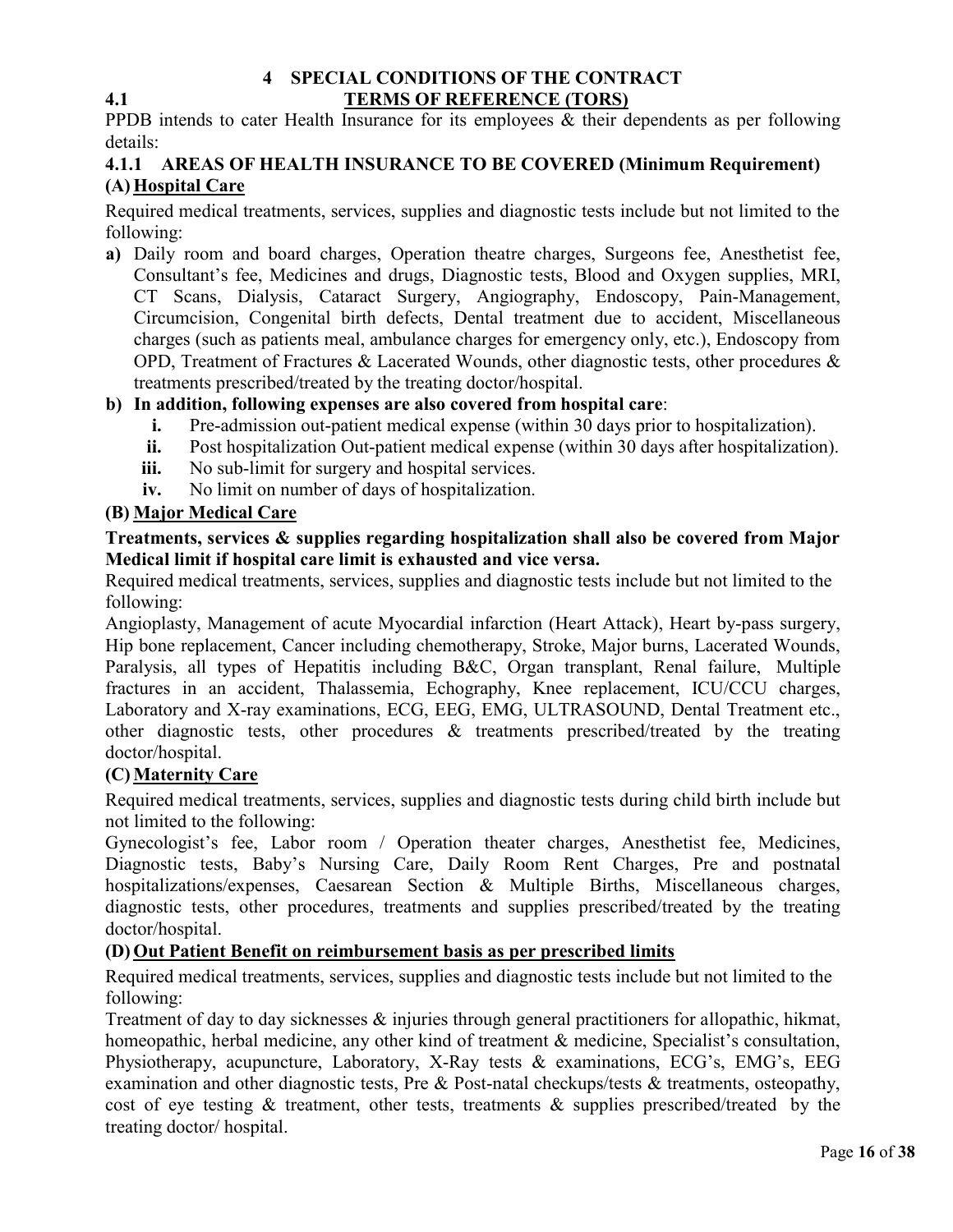**Note:** Limits of OPD/IPD/MAJOR MEDICAL/MATERNITY shall be available for usage/ reimbursement till exhausted, regardless of number of times treatments (same/different nature) were already taken/availed.

| <b>Description of Annual Limits</b><br>of BenefitsCovered/Plans                                                       |                                                                                                                                                                                | Category-I<br>$(BPS-20)$<br>MD<br>Limit(Rs.) | Category-II<br>(Directors),<br>Medical<br>Charges<br>Limit(Rs.) | Category-<br>Ш<br>(Managers)<br>Medical<br>Charges<br>Limit(Rs.) | <b>Category-IV</b><br>(Assistant<br>Managers, PS.<br><b>Accounts</b><br>Officer,<br>Medical<br>Charges<br>Limit $(Rs.)$ | Category-<br>V<br>(J.Clerk,<br>Composer,<br>Office<br>Boy, Naib<br>Qasid, etc<br>Medical<br>Charges<br>Limit<br>(Rs.) |
|-----------------------------------------------------------------------------------------------------------------------|--------------------------------------------------------------------------------------------------------------------------------------------------------------------------------|----------------------------------------------|-----------------------------------------------------------------|------------------------------------------------------------------|-------------------------------------------------------------------------------------------------------------------------|-----------------------------------------------------------------------------------------------------------------------|
| <b>Hospital</b><br>Care<br>Limit:<br>Per<br>annum<br>per<br>insured<br>(Employees,<br>Spouses,<br>Children<br>$\&$    | Total hospital,<br>surgical, supplies,<br>services etc. &<br>misc. expenses<br>inclusive of daily<br>board/room rent<br>charges<br>$\&$<br>Daily<br>room<br>sub-limit<br>board |                                              |                                                                 |                                                                  |                                                                                                                         |                                                                                                                       |
| Parents)                                                                                                              | (IPD, Maternity &<br>Major<br>Medical)                                                                                                                                         |                                              |                                                                 |                                                                  |                                                                                                                         |                                                                                                                       |
| <b>Maternity Care</b><br>Limit:Per annum<br>per insured<br>(Female<br>Employees $\&$<br>Spouses of Male<br>Employees) | Normal<br>Mate<br>rnity<br><b>Benefits</b><br>C-section/<br>Mu<br>ltipleBirths                                                                                                 |                                              |                                                                 | $=100,000/$ -                                                    |                                                                                                                         | $70,000 \times 3$<br>$=210,000/$ -                                                                                    |
| <b>Major Medical Care Limit:</b><br>Per annum per insured<br>(Employees, Spouses, Children &<br>Parents)              |                                                                                                                                                                                |                                              |                                                                 |                                                                  |                                                                                                                         |                                                                                                                       |
| <b>OPD</b> (Outpatient) Limit:<br>Reimbursement per annum per family                                                  |                                                                                                                                                                                |                                              | $494,592/$ -**                                                  | $454,248/$ -**                                                   | $151,320/$ -**                                                                                                          | 420,600/- $*$                                                                                                         |
|                                                                                                                       |                                                                                                                                                                                |                                              |                                                                 |                                                                  |                                                                                                                         |                                                                                                                       |

| <b>Categories</b>              | П |    |    | <b>Total</b> |
|--------------------------------|---|----|----|--------------|
| Total Number of Employees      |   |    | 25 |              |
| <b>Total Number of Spouses</b> |   | 10 |    |              |
| Total Number of Children       |   | 25 | 44 |              |
| <b>Total</b>                   |   |    |    |              |

**\*** *Calculated as per budget availability.* 

*\*\* Calculated as per ceiling provided and budget*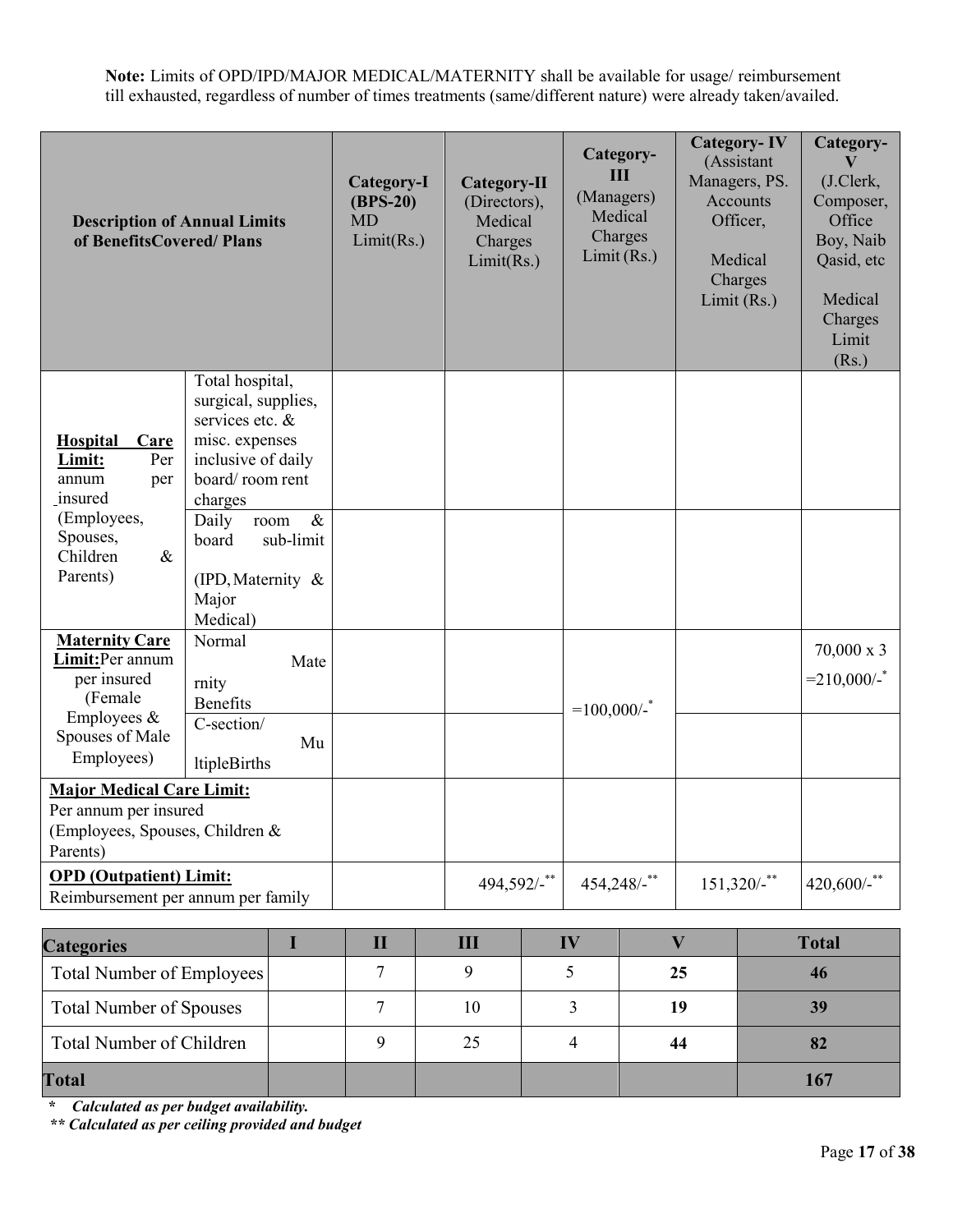| <b>Age</b> | 50-60 | 40-50 | $30-40$ | 20-30 | <b>Total</b> |
|------------|-------|-------|---------|-------|--------------|
| Employees  | ь     | 12    | 19      |       | 46           |
| Spouse     | 4     |       | 16      | 13    | 38           |
| Chidrens   |       |       |         |       | 77           |
|            |       |       |         |       | 161          |

|                            | <b>BS-20</b> | <b>BS-19</b> | <b>BS-18</b>   | BS-<br>16/17 | BS (1-15)       |
|----------------------------|--------------|--------------|----------------|--------------|-----------------|
| <b>Maternity Claiments</b> | 0            | 0            |                | 0            | 3               |
|                            |              |              | Ms.            |              | Umar<br>Hayat   |
|                            |              |              | Maryam<br>Sher |              | Adnan<br>Akram  |
|                            |              |              | Hassan         |              | Zafeer<br>Ahmad |

| Category | <b>Designation</b>                 | <b>Monthly Reimbursement</b> |
|----------|------------------------------------|------------------------------|
|          | <b>Managing Directors</b>          | As per Actual                |
|          | Directors/ Advisors                | 21,000                       |
| Ш        | Managers                           | 15,000                       |
| IV       | Assistant managers/ other officers | 9,000                        |
|          | staff                              | 5,000                        |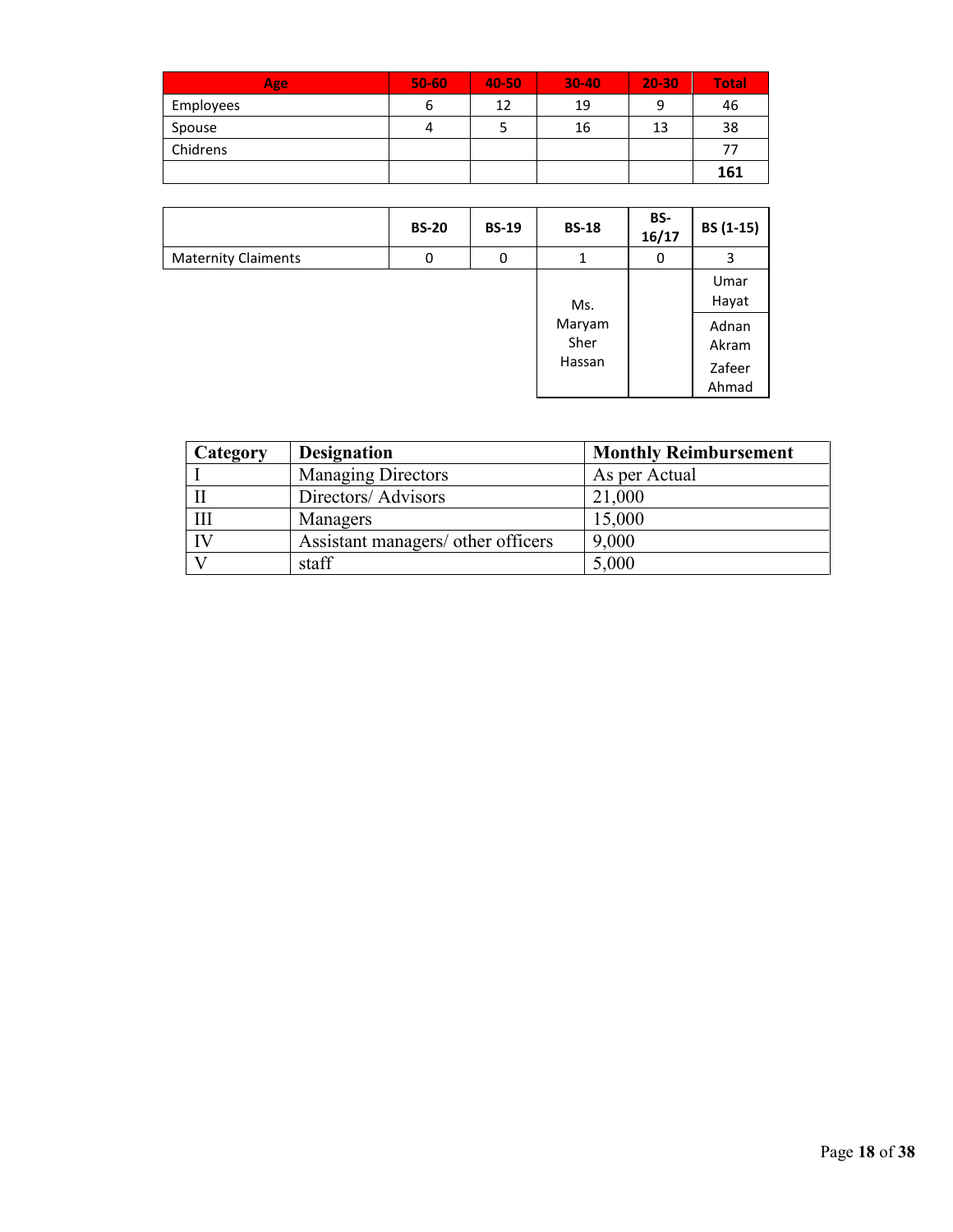#### **4.1.2 Other Terms and Conditions and requirements**

- **i.** Insurance Company will cover health insurance claims w.e.f. July 1, 2021 to June 30, 2022.
- **ii.** Insurance companies having at least "AA" rating for last four years by PACRA or JCR VIS are eligible to submit their proposals. Proof should be attached with the proposal.
- **iii.** Sealed proposals are invited along with rate sheet & detail of premium-breakup charged against each insured.
- **iv.** All current & future employees alongwith their dependents (spouses, children/step children (boys upto 25 years/till employment, daughters till marriage) & parents (no age limit)) are eligible for group health insurance facility/treatment as specified earlier in benefits covered/plans table.
- **v.** All disclosed or undisclosed Pre-Existing medical conditions would be covered under OPD, Hospital & Major Medical Care for all employees, spouses, children & parents.
- **vi.** All disclosed or undisclosed Pre-existing medical conditions would be covered under maternity benefit for female employees and spouses of male employees.
- **vii.** Addition (insurance coverage)/deletion (insurance termination) of employee(s)/ dependent(s) will be effective immediately from the date as intimated by PPDB. Addition/deletion will be conveyed to the contractor who will incorporate the change through endorsement on prorate rates. Premium/charges of addition/deletion will be paid/adjusted alongwith final installment of premium at the end of contract.
- **viii.** No Non-Network deduction should be applied on Maternity, Hospitalization & Major Medical claims.
- **ix.** Pre & Post Hospitalization charges would be covered for 30 days each without specifying any sub-limits.
- **x.** All pre & post-natal checkups/tests & treatments to be covered from OPD. In case of hospitalization during pregnancy (before child birth) expenses to be covered/adjusted under (IPD /Major Medical). All maternity related expenses i.e. (from the day of admission for child birth) to be covered/adjusted under maternity care limit. Miscarriage, D&C and D&E to be covered under C-section maternity cover.
- **xi.** All types of medical treatments on (IPD /Maternity /Major Medical), services, laboratory tests/diagnosis, etc. taken at panel hospitals to be handled through health insurance card.
- **xii.** At panel hospitals, medical & accidental emergency room treatments to be covered/handled from hospitalization limit on Health Insurance Card.
- **xiii.** Pre-Authorization conditions should not be applied on any kind of emergency treatment.
- **xiv.** Any kind of additional charges (load) will not be accepted.
- **xv.** No deduction/rejection in any respect would be applied on medical claims except mentioned in exclusion list.
- **xvi.** All insured shall be entitled for top level medical services including visiting consultant charges  $\&$  medically consumable items at all panel  $\&$  non-panel hospitals upto allotted limits.
- **xvii.** Final bid shall be directly corresponding/linking to premium rates (except Govt. Taxes or levies if applicable).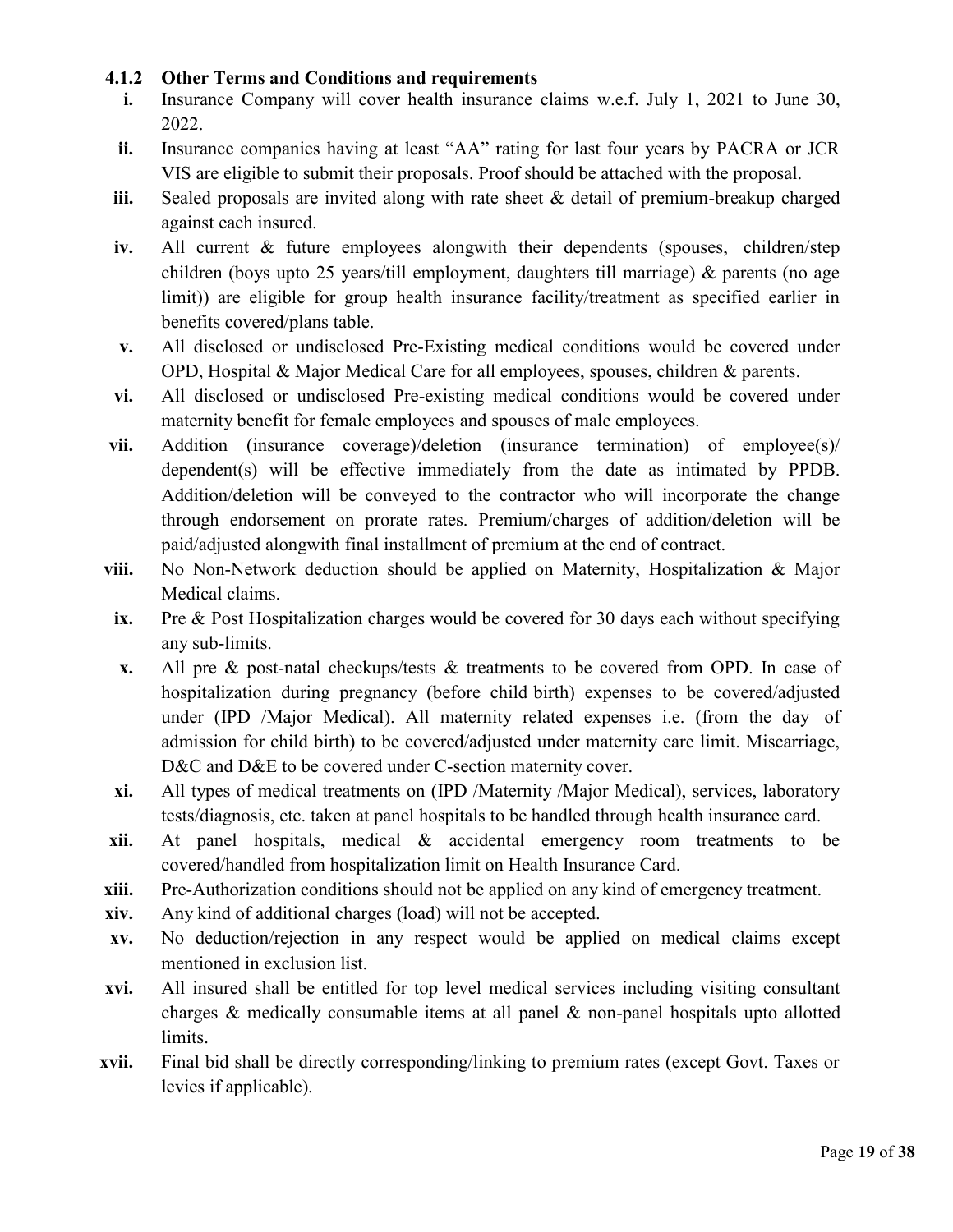- **xviii.** Insurance Policy should conform to the terms & conditions mentioned in bidding document & contract agreement.
- **xix.** Clients list with name, email & phone number of focal person shall be provided by the Insurance Company.
- **xx.** Hospital Panel List with name, email & telephone number of focal person shall be provided by the Insurance Company.
- **xxi.** Period of reimbursement of claims will be:
	- **a.** Time for reimbursement of claims should be twelve working days.
	- **b.** Upon receipt of claim(s) in insurance company, requirement (if any) regarding a particular claim will be shared with PPDB within five working days. If requirement is not shared with PPDB within five working days of receipt that particular claim will be considered complete in all respects and insurance company will process the same instead of sharing requirement.
	- **c.** Period of reimbursement of claims will be seven working days upon fulfillment of requirement.
	- **d.** Cheque of payment of claims will be made in the name of beneficiaries
- **xxii.** Updated claims-reimbursement-report, complete set of claim file from panel hospital alongwith approval given to the hospital by the Insurance company, any other policy related data/information/ document, etc. will be provided by the insurance company on monthly basis and on requirement of PPDB as well.
- **xxiii.** Hospitalization/diagnostic tests/quarantine or isolation of patient (with or without medication or injectables); medical treatment /services/laboratory tests taken on outpatient basis regarding COVID-19 or any other pandemic/viral disease/infection to be covered/adjusted under hospital care and so on.
- **xxiv.** All types of day care surgeries (covering pre & post medical charges for 30 days each side) and all types of specialized investigations/tests/diagnosis shall be covered under hospital care and so on.

#### **4.1.3 EXCLUSIONS**

Health insurance will not cover claims arising directly for the following:

- **i.** Costs resulting from self–inflicted injury, attempted suicide, abuse of alcohol or drug addiction.
- ii. Treatment or investigation of fertility, infertility, sterilization or contraception and any complication relating thereto or hormone treatment and investigations.
- **iii.** Participation in or training for any dangerous or hazardous sport, competition or riding or driving in any form of race or competition or any professional sport.
- **iv.** Injuries as a result of an illegal act other than a minor misdemeanor or minor delinquency by the insured person.
- **v.** Injury or treatment resulting from war, riots, invasion, act of foreign enemies, hostilities or warlike operations (whether war be declared or not), civil war, mutiny, civil commotion assuming the proportions of or amounting to a popular uprising, military uprising, insurrection, rebellion, military or usurped power or any act of any person acting on or on behalf of or in connection with any organization actively directed towards the overthrow or to the influencing of any government or ruling body by force, terrorism or violence.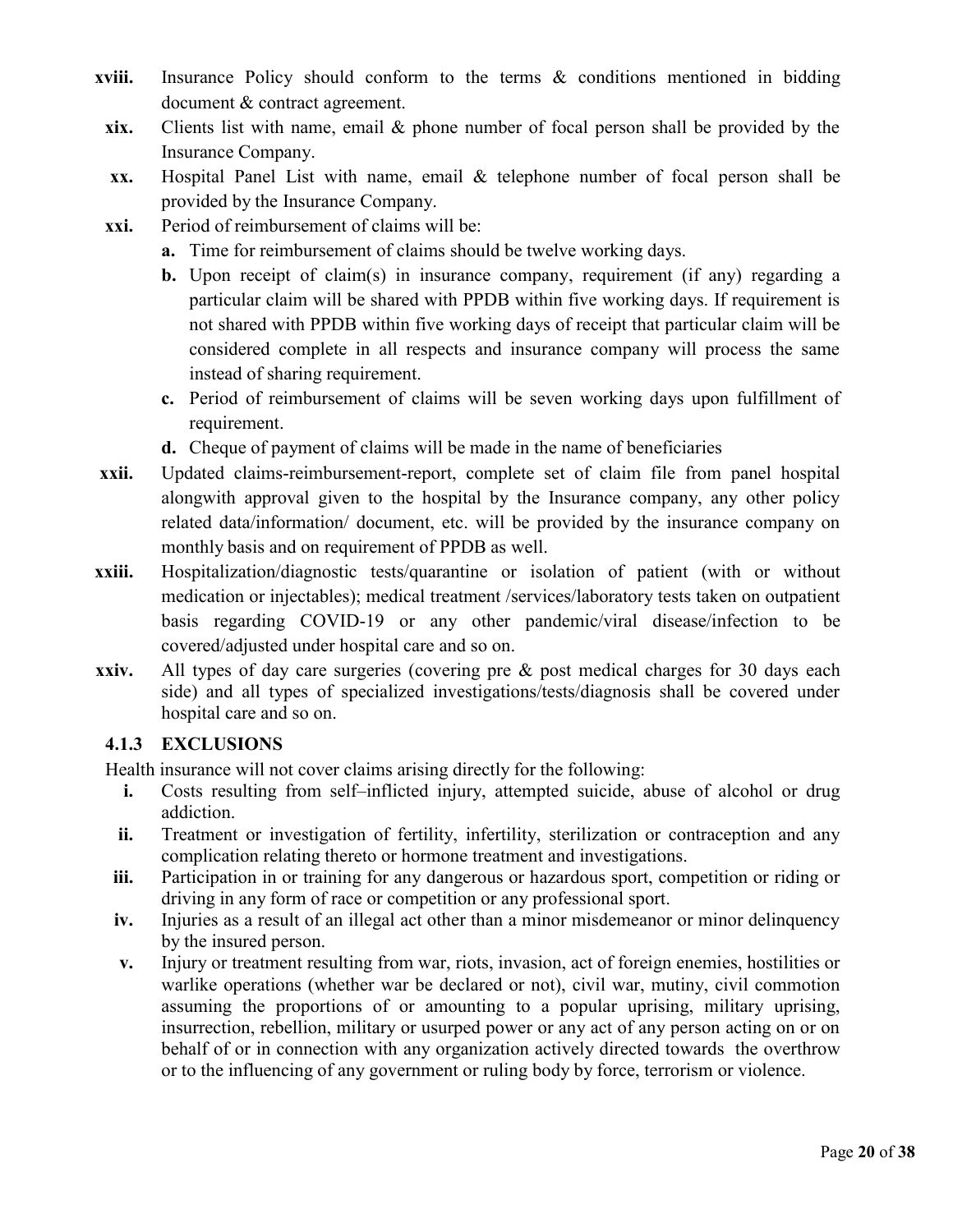- **vi.** Ionizing radiation or contamination by radioactivity from any nuclear fuel or nuclear waste, from the process of nuclear fission or from any nuclear weapons material.
- vii. Services or Treatment in any spa, hydro clinic, sanatorium, nursing home or long termcare facility that is not a Hospital.
- **viii.** Experimental or unproven treatment.
- **ix.** Dental braces, Scaling, bridging & polishing.
- **x.** Cost of correction of refractive errors of the eye and procedures such as Radial Keratotomy and Excimer Laser.
- **xi.** Check-ups/admission primarily for diagnostic purposes for employment or travel, spectacles, contact lenses, hearing aids and any treatment that is not medically necessary.
- **xii.** Cosmetic treatment & plastic surgery, unless it is re-constructive surgery necessitated by an Injury that occurred during the period whilst the insured person was covered under this policy and subject to the limits and sub-limits stated in the structure of benefits.
- **xiii.** Any increase in the expenses incurred for treatment on account of the insured person being admitted to a more expensive room than allowed by his daily room and board limit.
- **xiv.** Any charges in respect of the donor for organ transplant claims.
- **xv.** Prostheses, corrective devices and medical appliances which are not surgically required.
- **xvi.** Aviation other than as a fare-paying passenger of a recognized airline or charter service.
- **xvii.** Personal comfort items such as, charges for telephone, meals for other than the patient or other items not medically necessary.
- **xviii.** Treatment received in a location other than the insured person's geographical area of coverage (Pakistan) except on emergency basis.
- **xix.** Natural catastrophes including, but not limited to, flood, earthquake, avalanche and cyclone.

**Note**: Category-wise employee's detail (soft copy) may be obtained from HR Department.

#### **4.2 Contract Duration**

Contract duration will be for a period of one (01) year from the date of signing of contract. Contractor will settle claims w.e.f. July 1, 2021 to June 30, 2022. Pending Contractual liabilities and obligations will remain binding on the contractor to the extent of scope of contract even after the expiry of duration of contract.

### **4.3 Delivery**

The contractor shall ensure delivery of the services from the date mentioned in the work order to PPDB office located at 1st Floor Irrigation Secretariat, Old Anarkali Lahore.

#### **4.4 Extensions in Time for Performance of Obligations under the Contract**

If the Contractor encounters conditions impeding timely performance of any of the obligations, under the Contract, at least four days before delivery time, the Contractor shall, by written notice served on the Procuring Agency, promptly indicate the facts of the delay, the likely duration and its cause(s). As soon as practicable after receipt of such notice, the Procuring Agency shall evaluate the situation and may, at its exclusive discretion, without prejudice to any other remedy it may have, by written order served on the Contractor, extend the Contractor's time for performance of its obligations under the Contract.

#### **4.5 Liquidated Damages**

PPDB HR Department will submit relevant final claims till July 31, 2022 and contractor shall reimburse all such claims within a period of one month of submission otherwise 2% of value of pending claims will be imposed as penalty. PPDB might also blacklist and debar the contractor from participating in public procurements in case of unnecessary delay in the execution of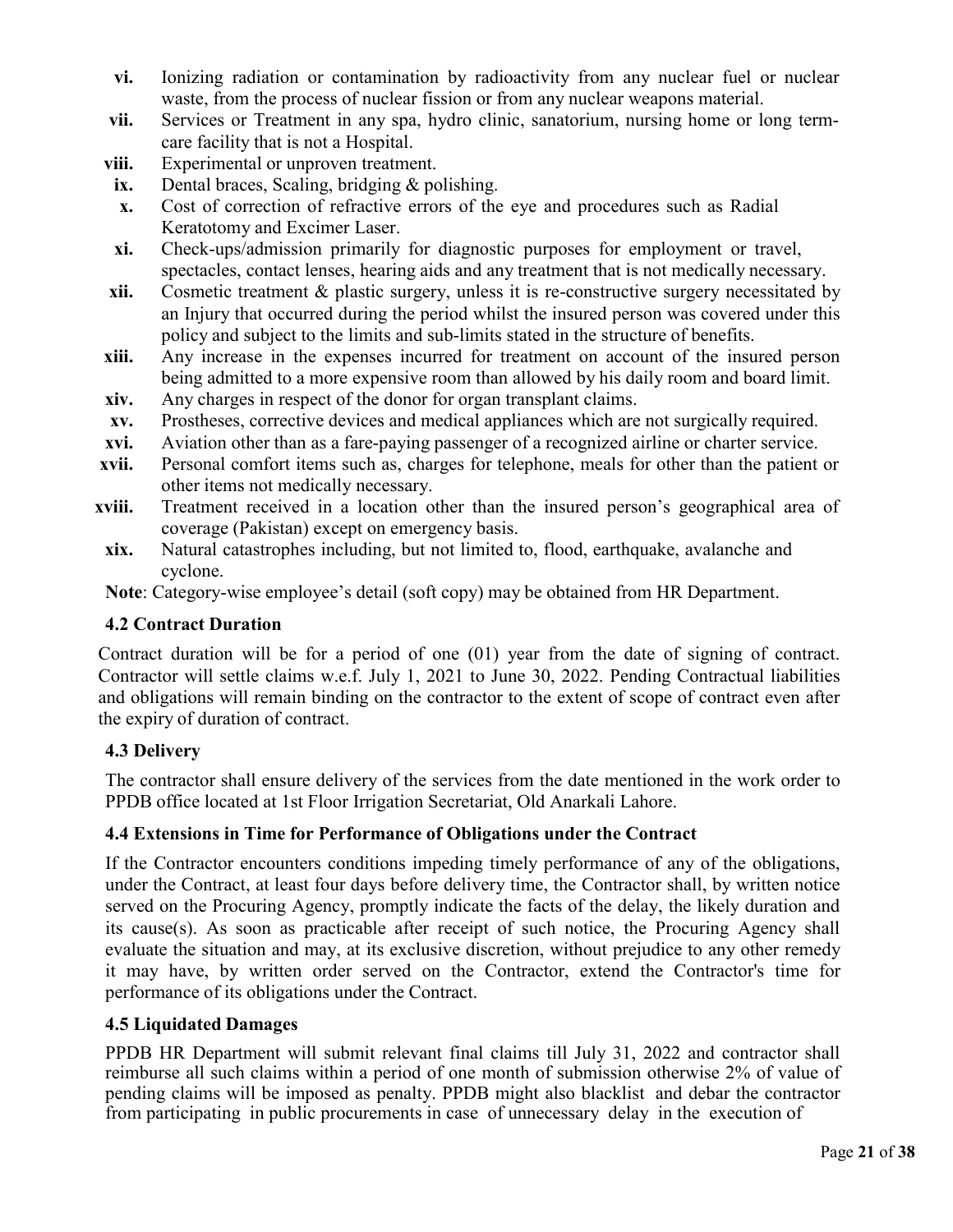contract.

#### **4.6 Satisfactory Completion Certificate**

Procuring Agency will issue Satisfactory Completion Certificate to the contractor upon successful completion of delivery of services which the contractor is liable to provide in consideration of this contract.

#### **4.7 PAYMENT**

4.7.1 Payment for Group Health Insurance will be made according to the following schedule:

| <b>PAYMENT DETAILS</b> |                       |                                              |                                                                                                |  |
|------------------------|-----------------------|----------------------------------------------|------------------------------------------------------------------------------------------------|--|
| Sr.#                   | <b>No. of Payment</b> | <b>Time of Payment</b>                       | <b>Payment Percentage</b>                                                                      |  |
|                        | First                 | Initially after<br>issuance of Work<br>Order | $40\%$                                                                                         |  |
| 2                      | Second                | After six months of<br>service period        | $30\%$<br>(Subject to settlement of claims till then)                                          |  |
| 3                      | Third                 | At the end of the<br>contract                | $30\%$<br>(Subject to settlement of all claims)<br>Plus endorsements at prorate rates (if any) |  |

**Note:** Final payment shall be made subject to clearance of claims. All payments shall be subject to any and all taxes, duties and levies applicable under the laws of Pakistan.

- **4.7.2** Payment shall not be made in advance and against partial deliveries. However, if the procuring agency delays or stops the deliveries, partial payment against the satisfactory partial deliveries shall be made.
- **4.7.3** The Procuring Agency shall make payment for the defect free services supplied, to the Contractor, as per Government policy, in Pak Rupees, through cheque/ PO/DD/CDR.
- **4.7.4** All payments shall be subject to any and all taxes, duties and levies applicable under the laws of Pakistan.
- **4.7.5** All type of government duties and taxes shall be dealt as per applicable laws of Pakistan at the time of payment. Foundation shall not be responsible for increase in deduction of direct taxes due to change in laws of Pakistan.

#### **4.8 Contract Amendment**

- **4.8.1** The Procuring Agency may at any time, by written notice served to the Contractor, alter or amend the contract for any identified need/ requirement in the light of prevailing rules and regulations.
- **4.8.2** The Contractor shall not execute any Change until and unless the Procuring Agency has allowed the said Change, by written order served on the Contractor.
- **4.8.3** The Change, mutually agreed upon, shall constitute part of the obligations under this Contract, and the provisions of the Contract shall apply to the said Change.
- **4.8.4** No variation or modification in the Contract shall be made, except by written amendment signed by both the Procuring Agency and the Contractor.

#### **4.9 No Exclusions**

No exclusion clause other than specifically mentioned in the tender document will be applicable (however, additional benefits if any offered without any cost may be specifically mentioned on a separate sheet without financial liability of PPDB). No claim for reimbursement can be rejected by the contractor due to any reason not mentioned in the terms of tender. However, if the claim is found bogus by PPDB it may not be paid.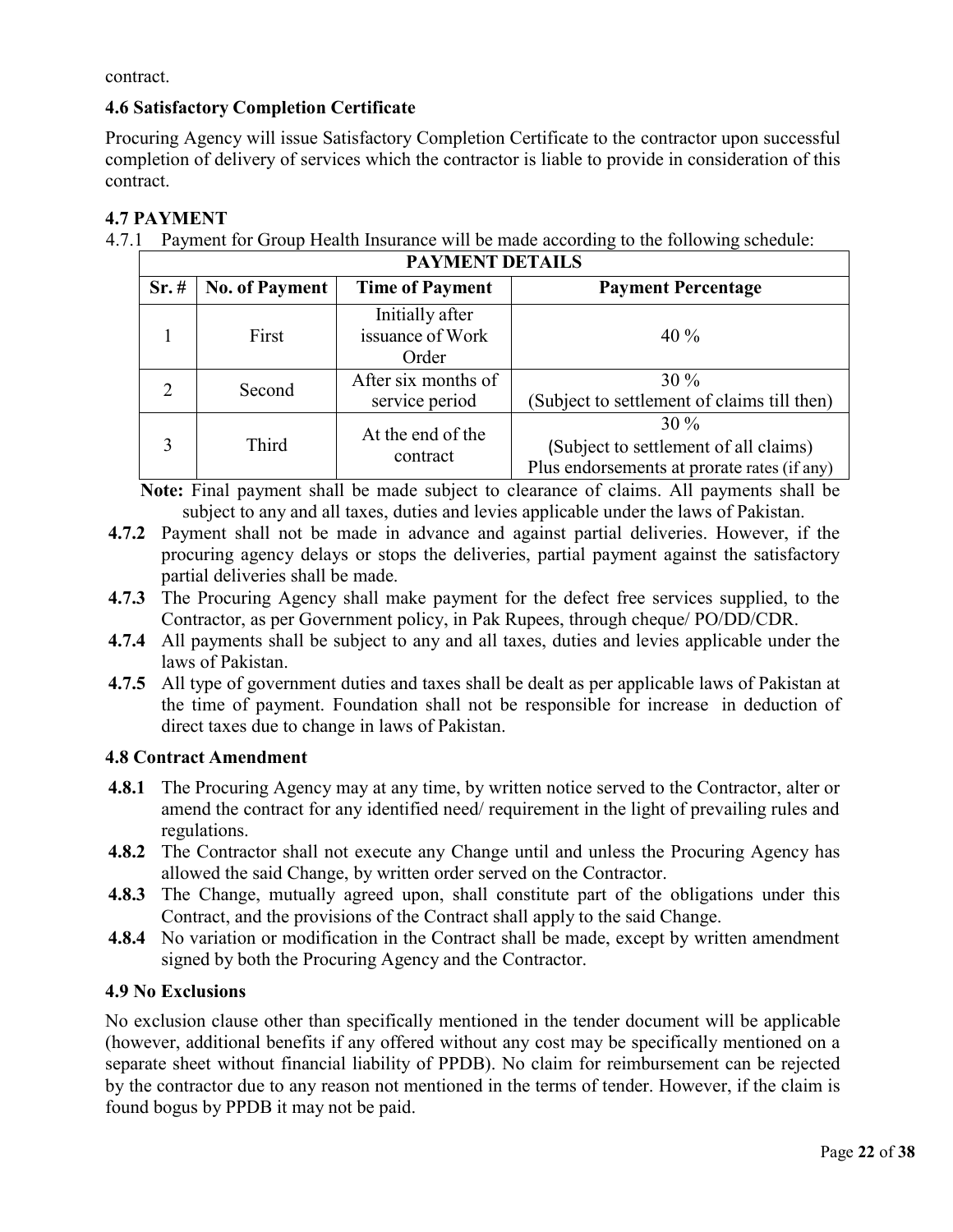#### **5 General Conditions of Contract**

#### **5.1 Contract**

The successful bidder shall sign the Contract within three days of receiving of Acceptance Letter from the Procuring Agency.

#### **5.2 Contract Cost**

The Contractor shall bear all costs/ expenses associated with the preparation of the Contract and the Procuring Agency shall in no case be responsible/ liable for those costs/ expenses. The successful bidder shall provide legal stamp papers of relevant value according to Government rules and regulations for signing of the formal contract.

#### **5.3 Contract Documents and Information**

The Contractor shall not, without the Procuring Agency's prior written consent, make use of the Contract, or any provision thereof, or any document(s), specifications or information furnished by or on behalf of the Procuring Agency in connection therewith, except for purposes of performing the Contract or disclose the same to any person other than a person employed by the Contractor in the performance of the Contract. Disclosure to any such employed person shall be made in confidence and shall extend only as far as may be necessary for purposes of such performance.

#### **5.4 Contract Language**

The Contract and all documents relating to the Contract, exchanged between the Contractor and the Procuring Agency, shall be either in Urdu or English or both. The Contractor shall bear all costs of translation to English or Urdu and all risks of the accuracy of such translation.

#### **5.5 Standards**

The services provided under this Contract shall conform to the authoritative latest industry standards.

#### **5.6 Patent Right**

The Contractor shall indemnify and hold the Procuring Agency harmless against all third party claims of infringement of patent, trademark or industrial design rights arising from use of the services or any part thereof.

#### **5.7 Inspection and Verification**

The Procuring Agency may reject the services if they fail to conform to the specifications, in any inspection(s) and the bidder may be allowed to make all alteration necessary to meet the specifications in coordination with Procuring Agency's concerned department.

The Procuring Agency's right to inspect and, where necessary, reject the services shall in no way be limited or waived by reason of the services having previously been inspected and passed by the Procuring Agency or its representative prior to the services delivery from the point of Supply.

#### **5.8 Blacklisting**

The Procuring Agency may, for a specified period, debar a bidder or contractor from participating in any public procurement process of procuring agency, if the bidder or contractor has:

- (a) Acted in a manner detrimental to the public interest or work practices;
- (b) Consistently failed to perform his/ her obligation under the contract;
- (c) Not performed the contract up to the mark; or
- (d) Indulged in any corrupt practice.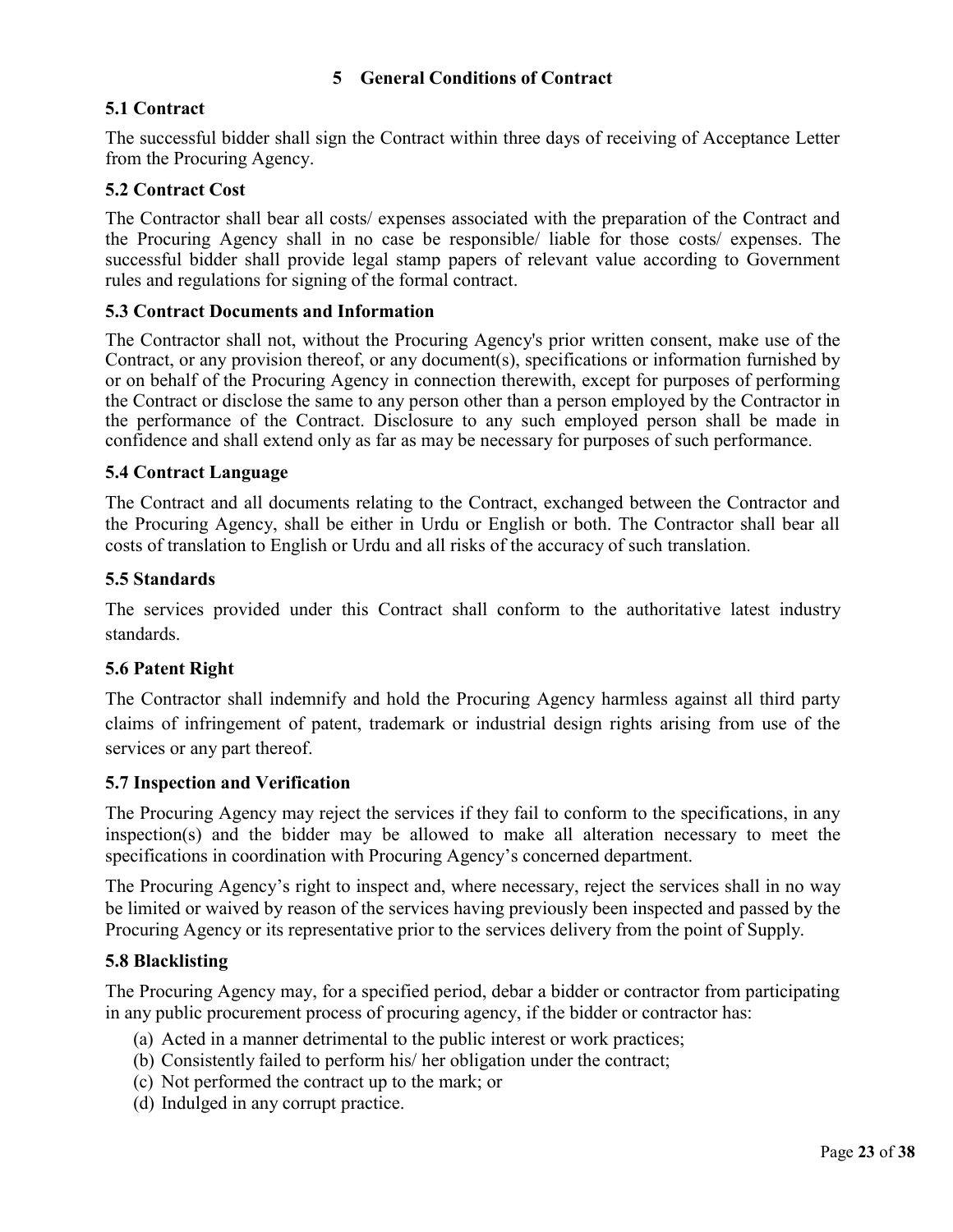#### **5.9 Termination for Default**

- **5.9.1** If the Contractor fails or delays the performance of any of the obligations, under the Contract, violates any of the provisions of the Contract/ commits breach of any of the terms and conditions of the Contract the Procuring Agency may, at any time, without prejudice to any other right of action/ remedy it may have, by written notice served on the Contractor, indicate the nature of the default(s) and terminate the Contract, in whole or in part, without any compensation to the Contractor. Provided that the termination of the Contract shall be resorted to only if the Contractor does not cure its failure/ delay, within fifteen working days of intimation (or such longer period as the Client may allow in writing).
- **5.9.2** If the Procuring Agency terminates the Contract for default, in whole or in part, the Procuring Agency may procure, upon such terms and conditions and in such manner as it deems appropriate, services, similar to those undelivered, and the Contractor shall be liable to the Procuring Agency for any excess costs for such similar services. However, the Contractor shall continue performance of the Contract to the extent not terminated.

#### **5.10 Termination for Convenience**

- **5.10.1** The Procuring Agency may, at any time, by written notice served on the Contractor, terminate the Contract, in whole or in part, for its convenience, without any compensation to the Contractor.
- **5.10.2** The services, which are complete or to be completed by the Contractor, within seven working days after the receipt of such notice, shall be accepted by the Procuring Agency.
- **5.10.3** For the remaining services, the Procuring Agency may elect:
	- **5.10.3.1** To have any portion thereof completed and delivered; and/or
		- **5.10.3.2** To cancel the remainder and pay to the Contractor an agreed amount for partially supplied services, together with a reasonable allowance for overhead and profit.

#### **5.11 Termination for Insolvency**

If the Contractor becomes bankrupt or otherwise insolvent, the Procuring Agency may, at any time, without prejudice to any other right of action/ remedy it may have, by written notice served on the Contractor, indicate the nature of the insolvency and terminate the Contract, in whole or in part, without any compensation to the Contractor.

#### **5.12 Force Majeure**

For the purpose of this contract "Force Majeure" means an event which is beyond the reasonable control of the contractor and which makes contractor's performance of its obligations under the Contract impossible or so impractical as to be considered impossible under the circumstances, and includes, but is not limited to, War, Riots, Storm, Flood or other industrial actions (except where such strikes, lockouts or other industrial are within the power of the party invoking Force Majeure), confiscation or any other action by Government agencies.

- **5.12.1** The Contractor shall not be liable for liquidated damages, blacklisting for future bids, if and to the extent its failure/ delay in performance/ discharge of obligations under the Contract is the result of an event of Force Majeure.
- **5.12.2** If a Force Majeure situation arises, the Contractor shall, by written notice served on the Procuring Agency, indicate such condition and the cause thereof. Unless otherwise directed by the Procuring Agency in writing, the Contractor shall continue to perform under the Contract as far as is reasonably practical, and shall seek all reasonable alternative means for performance not prevented by the Force Majeure event.
- **5.12.3** Force Majeure shall not include: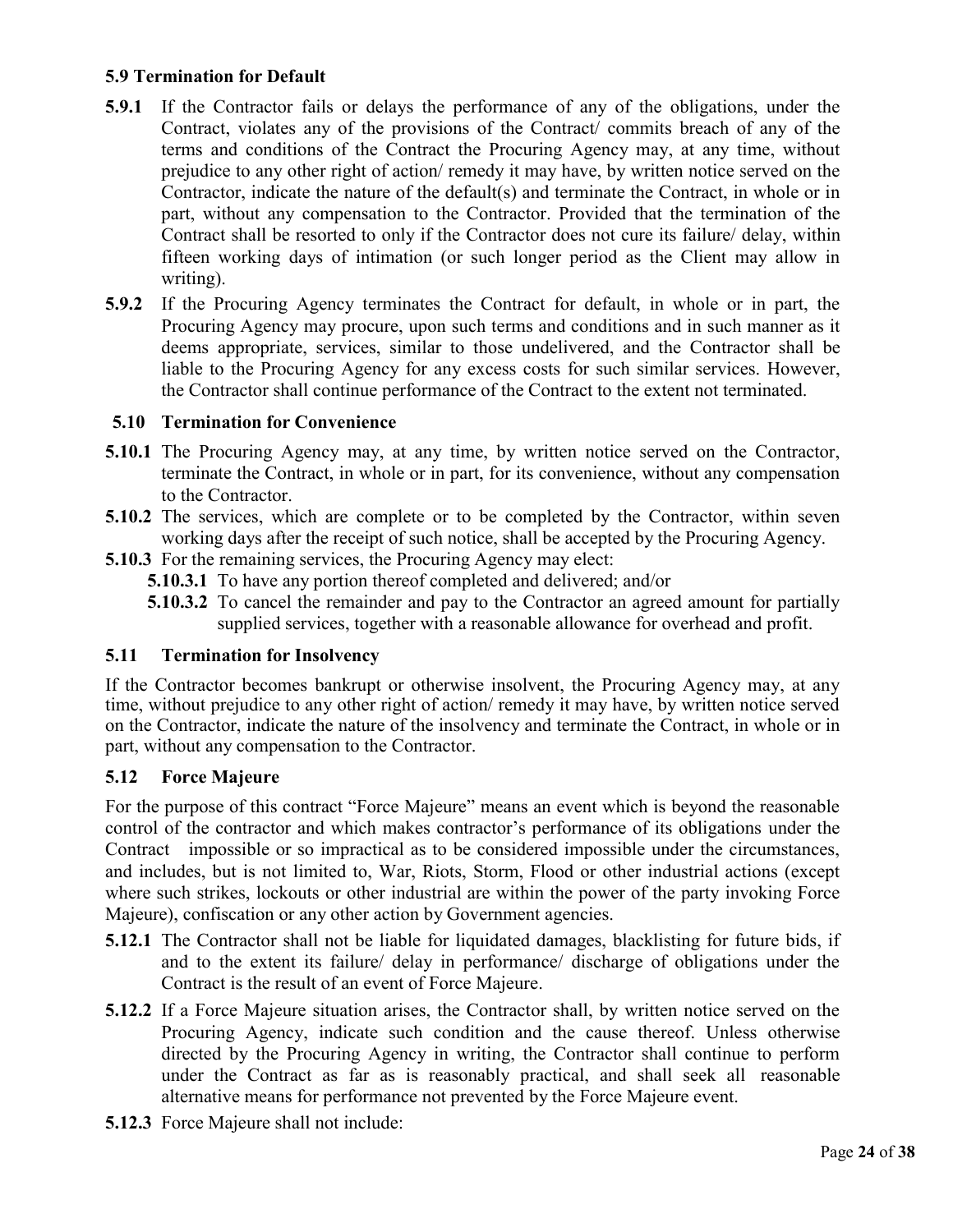- **5.12.3.1** Any event which is caused by the negligence or intentional action of bidder or its agents or employees, nor
- **5.12.3.2** Any event, which the bidder could reasonably have been expected to:
	- **5.12.3.2.1** Take into account at the time of the conclusion of this Contract and;
	- **5.12.3.2.2** Avoid or overcome in the carrying out of its obligations here under.
	- **5.12.3.2.3** Force Majeure shall not include insufficiency of funds or failure to make any payment required hereunder.

#### **5.13 Dispute Resolution and Arbitration**

- **5.13.1** The Procuring Agency and the Contractor shall make every effort to amicably resolve, by direct informal negotiation, any disagreement or dispute arising between them under or in connection with the Contract.
- **5.13.2** If after thirty working days, from the commencement of such informal negotiations, the Procuring Agency and the bidder have been unable to amicably resolve a Contract dispute, either party may, require that the dispute be referred to Arbitration Committee of PPDB headed by Managing Director PPDB. The decision of Arbitration Committee shall be final and binding on the parties, and it will not be challenged in any court of Law.

#### **5.14 Statutes and Regulations**

- **5.14.1** The Contract shall be governed by and interpreted in accordance with the laws of Pakistan.
- **5.14.2** The Contractor shall, in all matters arising in the performance of the Contract, conform, in all respects, with the provisions of all Central, Provincial and Local Laws, Statutes, Regulations and By-Laws in force in Pakistan, and shall give all notices and pay all fees required to be given or paid and shall keep the Procuring Agency indemnified against all penalties and liability of any kind for breach of any of the same.

#### **5.15 Authorized Representative**

- **5.15.1** The Procuring Agency or the Contractor may, at their exclusive discretion, appoint their Authorized Representative and may, from time to time, delegate any/ all of the duties/ authority, vested in them, to their authorized Representative(s), including but not limited to, signing on their behalf to legally bind them, and may, at any time, revoke such delegation.
- **5.15.2** The Authorized Representative shall only carry out such duties and exercise such authority as may be delegated to him/her, by the Procuring Agency or the Contractor.
- **5.15.3** Any such delegation or revocation shall be in writing and shall not take effect until notified to the other parties to the Contract.
- **5.15.4** Any decision, instruction or approval given by the Authorized Representative, in accordance with such delegation, shall have the same effect as though it had been given by the Principal.

IN WITNESS whereof the Parties hereto have caused this Contract to be executed in accordance with the laws of **Pakistan** as of the day, month and year first indicated above.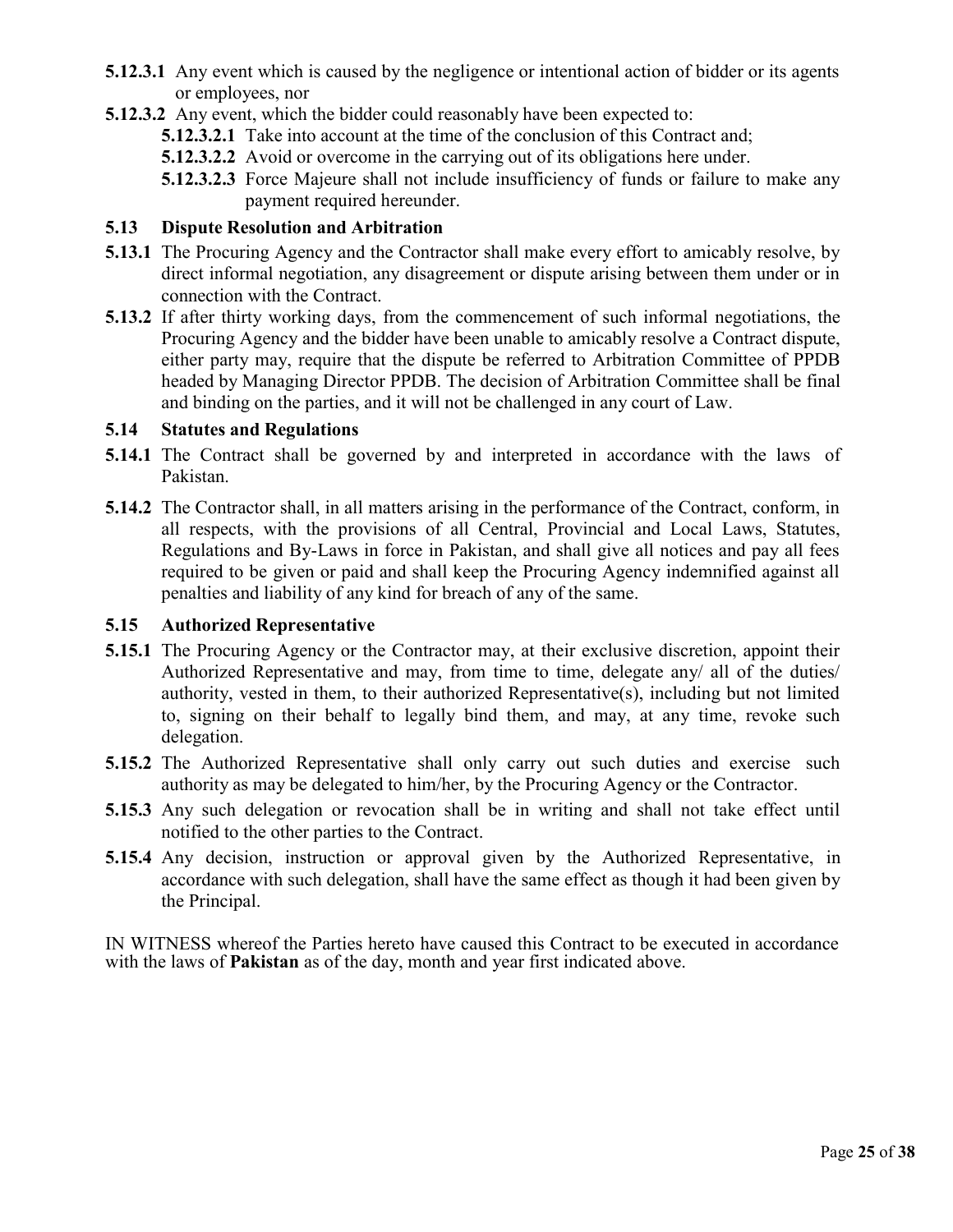# For **Punjab Power Development Board (PPDB):** For **[full legal name of the Contractor]:**

| Name : (As per CNIC) ----------------------- |
|----------------------------------------------|
|                                              |
| CNIC Number: --------------------            |
| Designation: -----------------------         |
| Address: --------------------------          |
|                                              |
|                                              |
| <b>WITNESSES:</b>                            |
| (Second Party)                               |
| Name: (As per CNIC) -----------------------  |
|                                              |
| CNIC Number: --------------------            |
| Designation: -----------------------         |
| Address: -------------------------           |
|                                              |
| Thumb Impression: -------------------------- |
|                                              |

| For Punjab Power Development Board (PPDB):   | For [full legal name of the Contractor]         |
|----------------------------------------------|-------------------------------------------------|
| Name : (As per CNIC) ----------------------  | Name : (As per CNIC) -------------------------  |
|                                              |                                                 |
| CNIC Number: --------------------            | CNIC Number: ----------------------             |
| Designation: -----------------------         | Designation: -------------------------          |
| Address: --------------------------          | Address: ---------------------------            |
|                                              |                                                 |
| Thumb Impression: -------------------------- | Thumb Impression: ----------------------------- |
| <b>WITNESSES:</b>                            | <b>WITNESSES:</b>                               |
| (First Party)                                | (Second Party)                                  |
| Name: (As per CNIC) ------------------------ | Name: (As per CNIC) ------------------------    |
|                                              |                                                 |
| CNIC Number: --------------------            | CNIC Number: --------------------               |
| Designation: -----------------------         | Designation: -----------------------            |
| Address: --------------------------          | Address: --------------------------             |
|                                              |                                                 |
| Thumb Impression: -------------------------- | Thumb Impression :--------------------------    |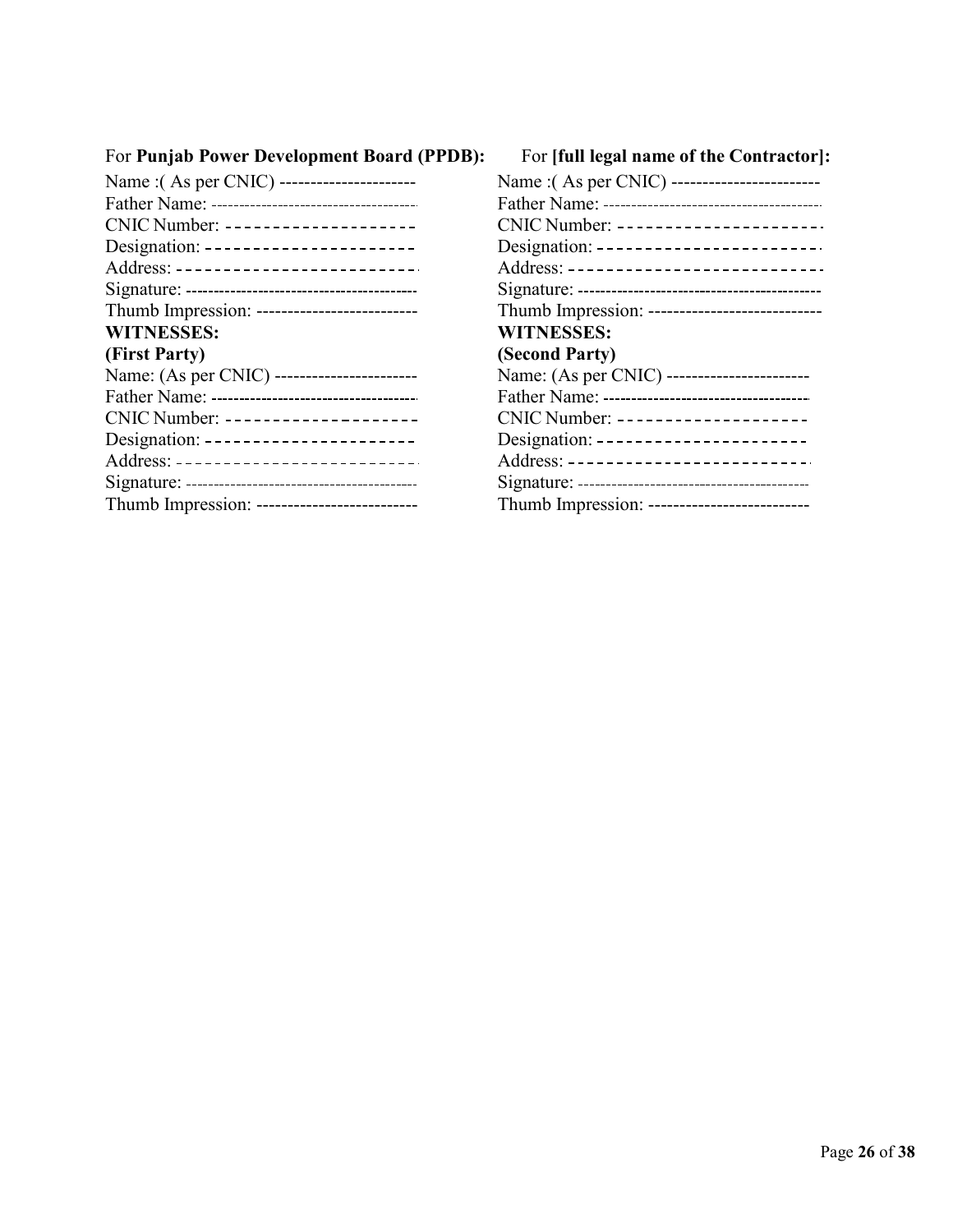| Reference<br>(Clause of this<br>document) | <b>Description</b>                                              | <b>Details</b>                                                                                                                                              |  |
|-------------------------------------------|-----------------------------------------------------------------|-------------------------------------------------------------------------------------------------------------------------------------------------------------|--|
| Clause 1.3                                | <b>Bidding procedure</b>                                        | Single stage – Two Envelopes Procedure                                                                                                                      |  |
| <b>Clause 2.1.1</b>                       | Last date and time for<br>theSubmission of<br>bidding document. | 11:00 am on January 26, 2022 at 1st Floor<br>Irrigation Secretariat, Old Anarkali Lahore.                                                                   |  |
| <b>Clause 2.1.2</b>                       | Date, time and venue<br>ofopening of technical                  | 11:30 am on January 26, 2022 at 1st Floor<br>Irrigation Secretariat, Old Anarkali Lahore                                                                    |  |
| Clause 3.11                               | <b>Bid Security</b>                                             | Rs.40,000/-                                                                                                                                                 |  |
| Clause 3.12                               | <b>Bid validity period</b>                                      | 120 Days                                                                                                                                                    |  |
| Clause 3.22                               | <b>Language of bid</b>                                          | Urdu or English or both                                                                                                                                     |  |
| <b>Clause 2.1.7</b>                       | <b>Contact Person</b><br>for<br><b>Communication:</b>           | Officer name: Moaaz Hassaan<br>(Assistant Manager<br>Finance/Procurement Member)<br>Cell No: +92323-4708606<br>Email:ppdb.afinance@energy.punjab.<br>gov.pk |  |

# **SPECIAL STIPULATIONS (BID DATA SHEET)**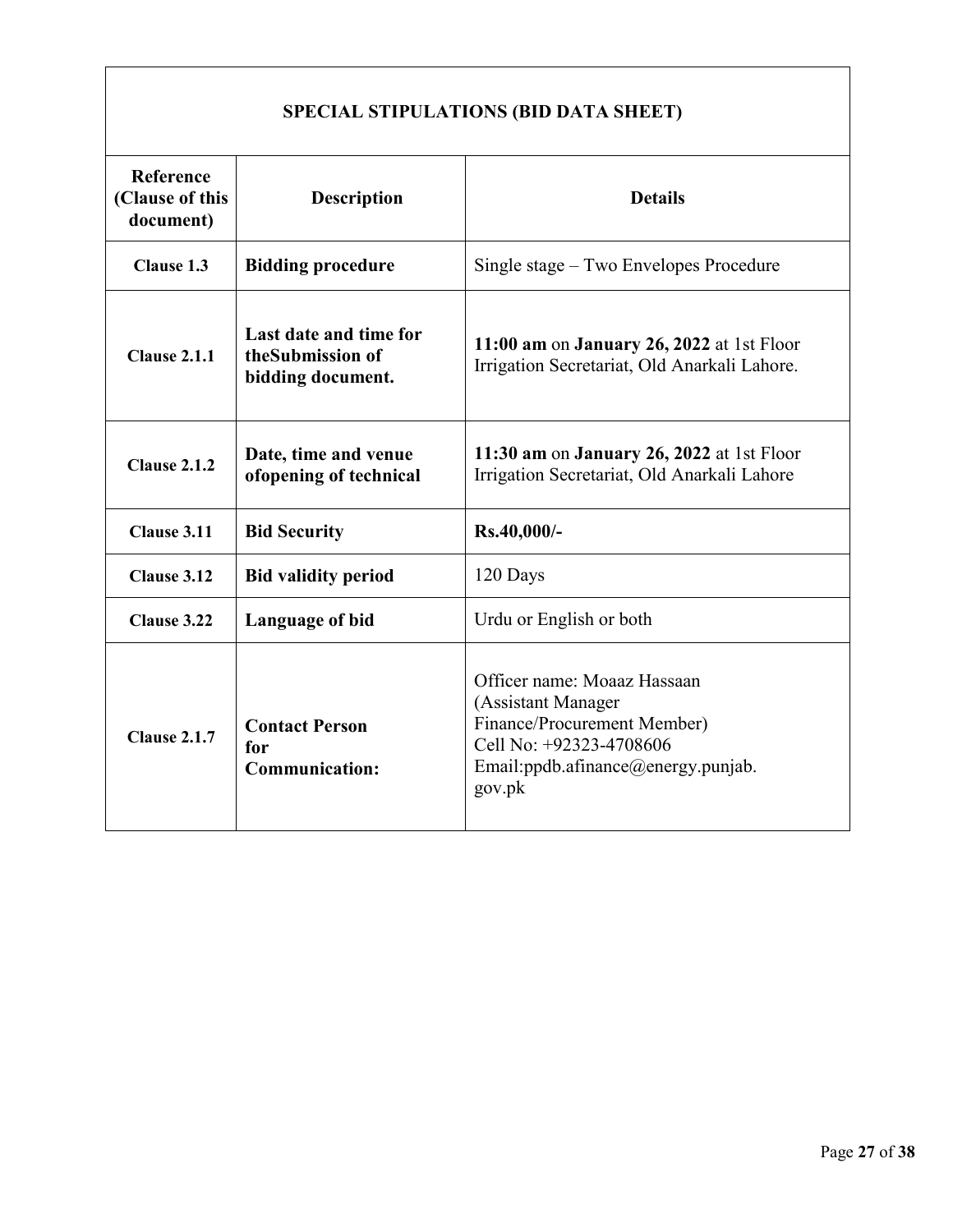#### **ANNEXURES**

# **ANNEXURE-A (Attach with Technical Proposal) To be submitted on Legal Stamp Paper of Rs. 50/- with Technical Proposal**

#### **UNDERTAKING**

It is certified that the information furnished here in and as per the document submitted is true and correct and nothing has been concealed or tampered with. We have gone through all the conditions of Bid and are liable to any punitive action for furnishing false information/ documents.

We undertake that we are not blacklisted or in litigation with any of Provincial or Federal Government Department, Agency, Organization or autonomous body or Private Sector Organization anywhere in Pakistan in last 2 years.

Dated this day of 2022

Signature (Official Stamp) Thumb Impression

In the capacity of:

Duly authorized to sign bids for and on behalf of: (Bidder Name)

(Attestation by Notary Public/ Oath Commissioner)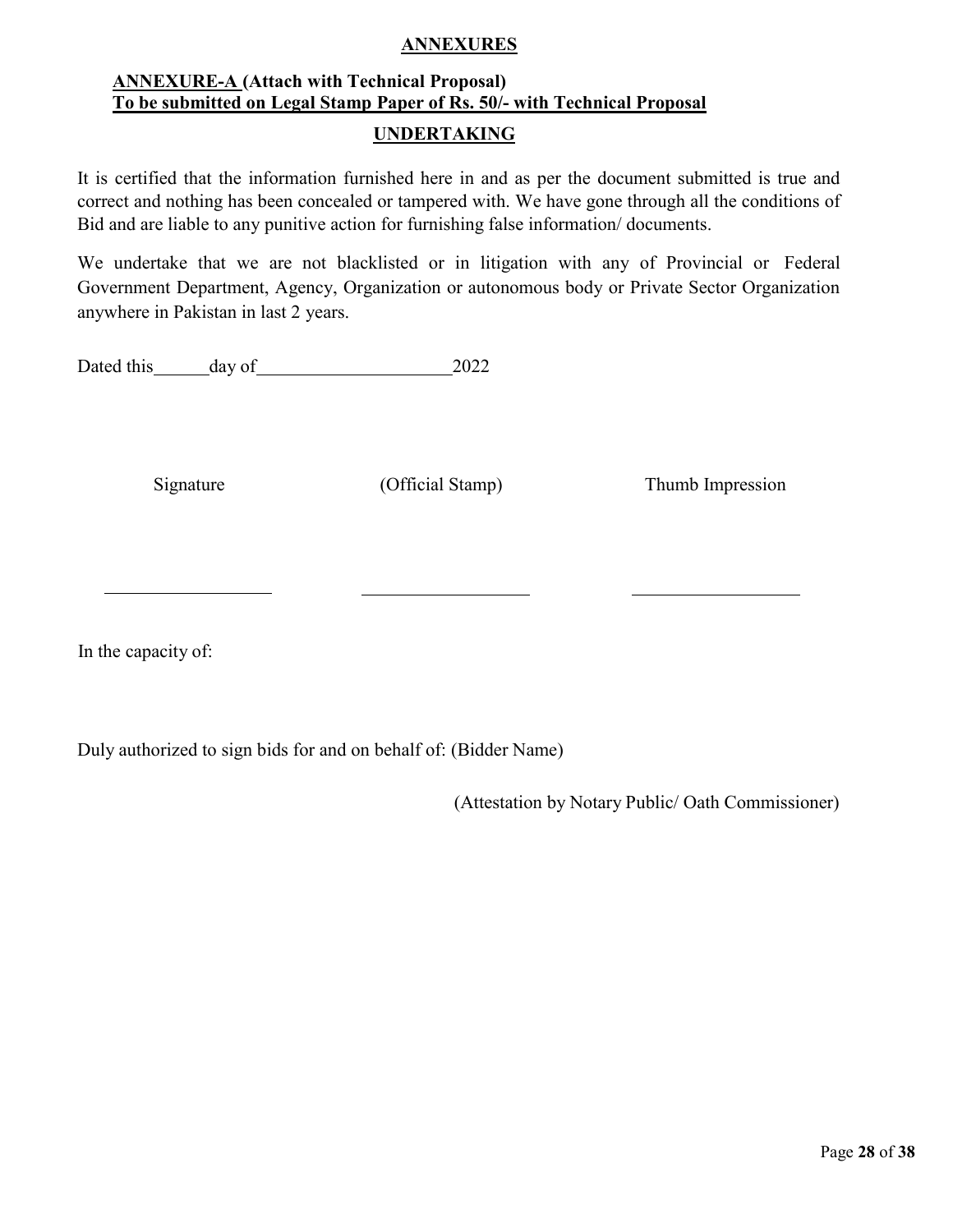# **ANNEXURE-B (On Official Letter Head with Technical Proposal) FORMAT FOR COVERING LETTER**

To Managing Director, Punjab Power Development Board, 1st Floor Irrigation Secretariat, Old Anarkali Lahore.

#### **Subject: TENDER FOR HIRING OF SERVICES FOR GROUP HEALTH INSURANCE**

Dear Concerned,

- **a)** Having examined the Bidding document, emails sent for information and Appendixes we, the undersigned, in conformity with the said document, offer to provide the said goods/ services/ works on terms of reference to be signed upon the award of Contract for the sum indicated as per Price Schedule.
- **b)** We undertake that the financial proposal submitted by us includes price of all the items as per the technical specifications and requirements of this Bidding document. No price-able service is kept hidden and no item is mentioned as an option for which additional price will be demanded afterwards in addition to the financial bid.
- **c)** We undertake, if our proposal is accepted, to provide the services mentioned in the Contract within time frame specified, starting from the date of receipt of notification of award from the Procuring Agency.
- **d)** We agree to abide by this proposal for the period of 120 days (as per requirement of the project) from the date of bid opening and it shall remain binding upon us and may be accepted at any time before the expiration of that period.
- **e)** We agree to execute a Contract in the form to be communicated by the Punjab Power Development Board incorporating all agreements with such alterations or additions thereto as may be necessary to adapt such agreement to the circumstances of the standard.
- **f)** We understand that you are not bound to accept a lowest or any bid you may receive, not to justify for rejection of any bid and that you will not cover any expenses incurred by us in biding.

Name and Designation of Signatory

Authorized Signatures with Official Stamp

Dated: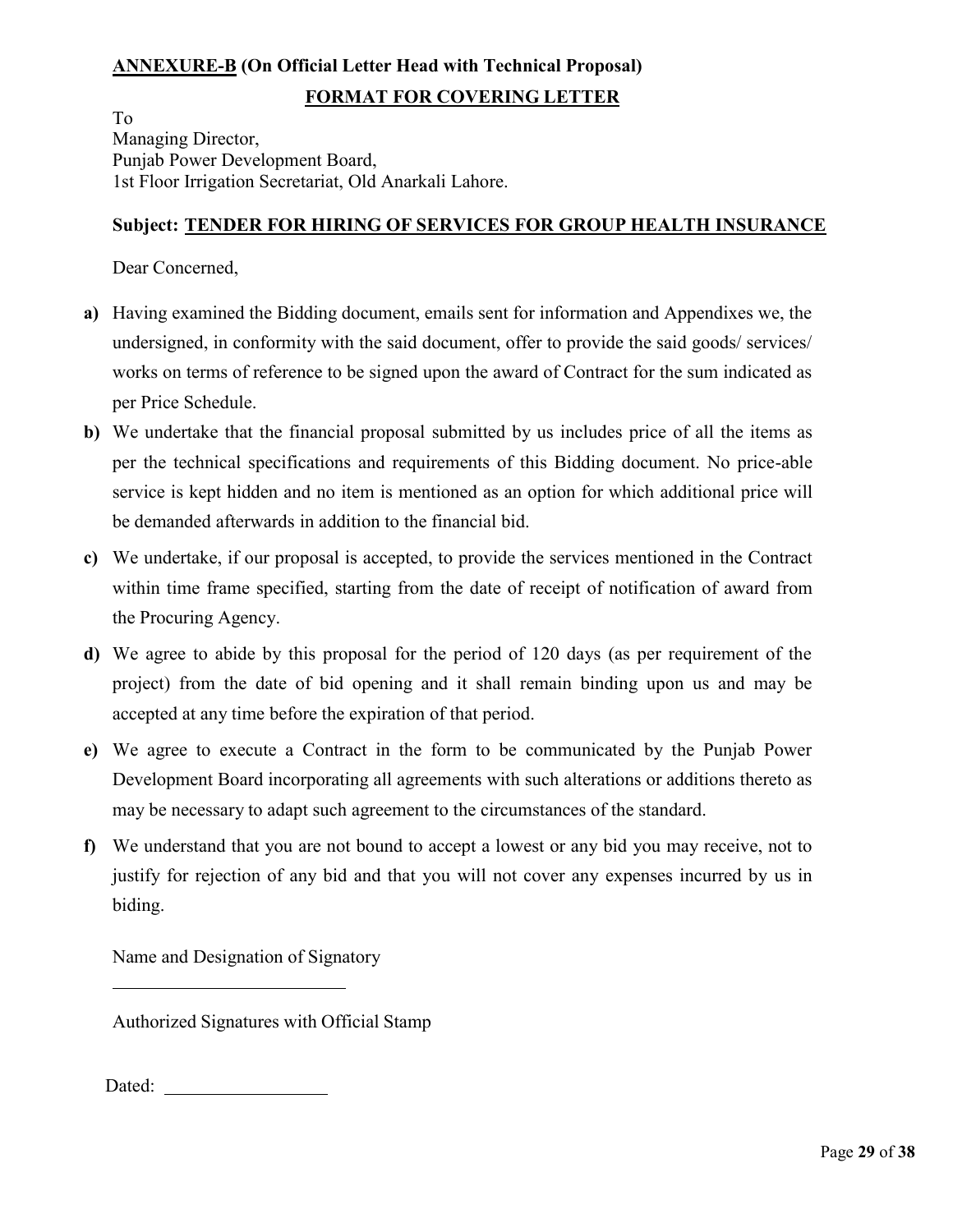### **ANNEXURE – C (Attach with Technical Proposal on Official Letter Head) Terms of Reference (TORs)**

#### **1. AREAS OF HEALTH INSURANCE TO BE COVERED (Minimum Requirement) (A) Hospital Care**

Required medical treatments, services, supplies and diagnostic tests include but not limited to the following:

**a)** Daily room and board charges, Operation theatre charges, Surgeons fee, Anesthetist fee, Consultant's fee, Medicines and drugs, Diagnostic tests, Blood and Oxygen supplies, MRI, CT Scans, Dialysis, Cataract Surgery, Angiography, Endoscopy, Pain-Management, Circumcision, Congenital birth defects, Dental treatment due to accident, Miscellaneous charges (such as patients meal, ambulance charges for emergency only, etc.), Endoscopy from OPD, Treatment of Fractures & Lacerated Wounds, other diagnostic tests, other procedures & treatments prescribed/treated by the treating doctor/hospital.

#### **b) In addition, following expenses are also covered from hospital care**:

- **i.** Pre-admission out-patient medical expense (within 30 days prior to hospitalization).
- **ii.** Post hospitalization Out-patient medical expense (within 30 days after hospitalization).
- **iii.** No sub-limit for surgery and hospital services.
- **iv.** No limit on number of days of hospitalization.

#### **(B) Major Medical Care**

#### **Treatments, services & supplies regarding hospitalization shall also be covered from Major Medical limit if hospital care limit is exhausted and vice versa.**

Required medical treatments, services, supplies and diagnostic tests include but not limited to the following:

Angioplasty, Management of acute Myocardial infarction (Heart Attack), Heart by-pass surgery, Hip bone replacement, Cancer including chemotherapy, Stroke, Major burns, Lacerated Wounds, Paralysis, all types of Hepatitis including B&C, Organ transplant, Renal failure, Multiple fractures in an accident, Thalassemia, Echography, Knee replacement, ICU/CCU charges, Laboratory and X-ray examinations, ECG, EEG, EMG, ULTRASOUND, Dental Treatment etc., other diagnostic tests, other procedures & treatments prescribed/treated by the treating doctor/hospital.

### **(C) Maternity Care**

Required medical treatments, services, supplies and diagnostic tests during child birth include but not limited to the following:

Gynecologist's fee, Labor room / Operation theater charges, Anesthetist fee, Medicines, Diagnostic tests, Baby's Nursing Care, Daily Room Rent Charges, Pre and postnatal hospitalizations/expenses, Caesarean Section & Multiple Births, Miscellaneous charges, diagnostic tests, other procedures, treatments and supplies prescribed/treated by the treating doctor/hospital.

#### **(D) Out Patient Benefit on reimbursement basis as per prescribed limits**

Required medical treatments, services, supplies and diagnostic tests include but not limited to the following:

Treatment of day to day sicknesses & injuries through general practitioners for allopathic, hikmat, homeopathic, herbal medicine, any other kind of treatment & medicine, Specialist's consultation, Physiotherapy, acupuncture, Laboratory, X-Ray tests & examinations, ECG's, EMG's, EEG examination and other diagnostic tests, Pre & Post natal checkups/tests & treatments, osteopathy, cost of eye testing & treatment, other tests, treatments & supplies prescribed/treated by the treating doctor/ hospital.

**Note:** Limits of OPD/IPD/MAJOR MEDICAL/MATERNITY shall be available for usage/ reimbursement till exhausted, regardless of number of times treatments (same/different nature) were already taken/availed.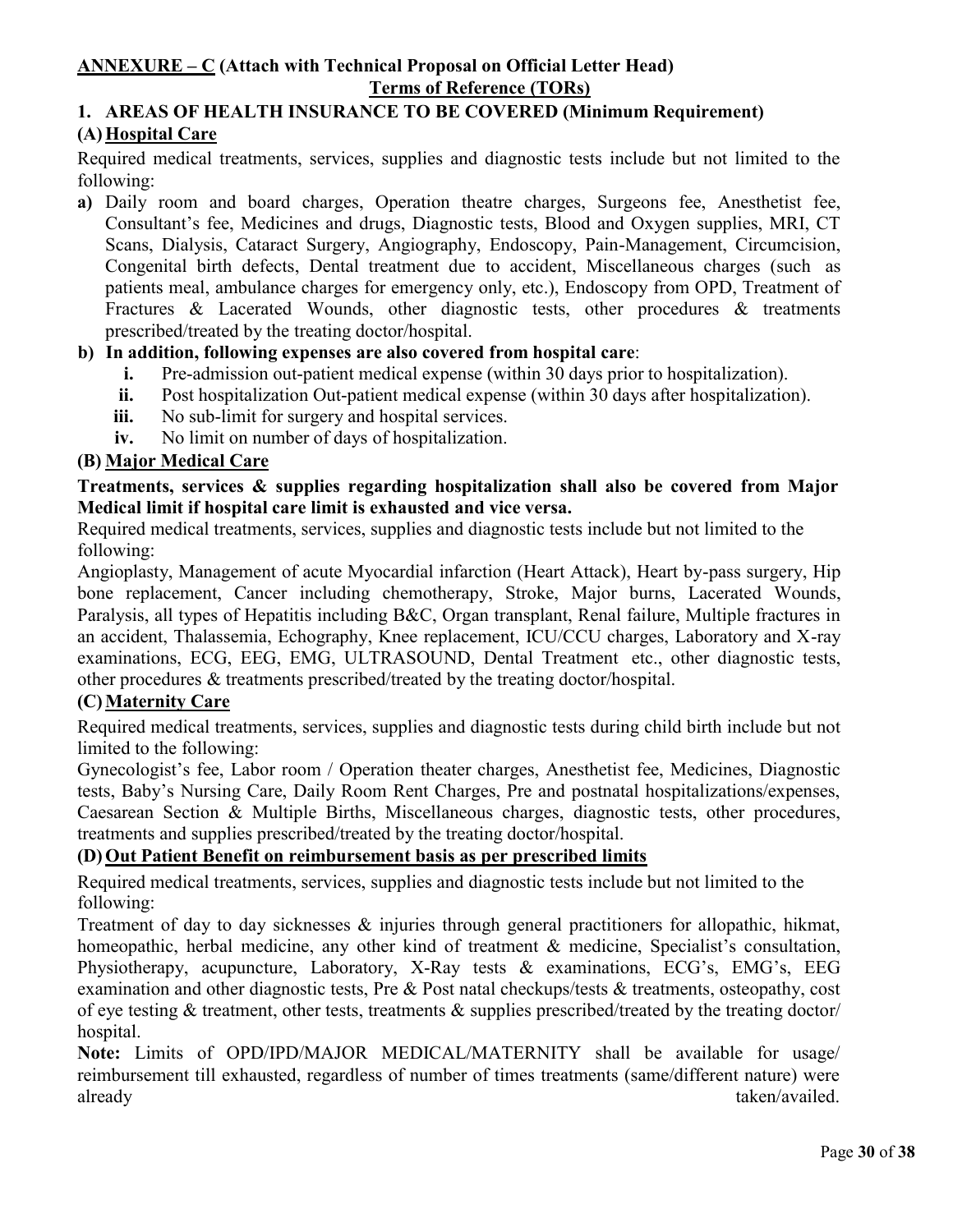| <b>Description of Annual</b><br><b>Limits of Benefits</b><br><b>Covered/Plans</b>                                                                                                                                                                                        |                                                                                                                                                                                       | Category-I<br><b>MD</b><br>Medical<br>Charges<br>Limit(Rs.) | Category-<br>$\mathbf{H}$<br>(Directors,<br><b>Advisors</b><br>Medical<br>Charges<br>Limit(Rs.) | CategoryIII<br>Managers,<br>Charges<br>Limit (Rs.) | Category-<br>IV<br>PS.<br>Assistant<br>Managers,<br><b>Accounts</b><br>Officer,<br>Medical<br>Charges<br>Limit $(Rs.)$ | <b>Category-V</b><br>(J.Clerk,<br>Composer,<br>Office Boy,<br>Naib Qasid,<br>etc<br>Medical<br>Charges<br>Limit $(Rs.)$ |
|--------------------------------------------------------------------------------------------------------------------------------------------------------------------------------------------------------------------------------------------------------------------------|---------------------------------------------------------------------------------------------------------------------------------------------------------------------------------------|-------------------------------------------------------------|-------------------------------------------------------------------------------------------------|----------------------------------------------------|------------------------------------------------------------------------------------------------------------------------|-------------------------------------------------------------------------------------------------------------------------|
| <b>Hospital</b><br><b>Care Limit:</b><br>Per<br>annum<br>insured<br>per<br>(Employees,<br>Spouses,<br>Children &<br>Parents)                                                                                                                                             | Total hospital,<br>surgical,<br>supplies,<br>services etc. &<br>misc. expenses<br>inclusive of<br>daily board/<br>room rent<br>charges<br>Daily room &<br>board sub-limit<br>Medical) |                                                             |                                                                                                 |                                                    |                                                                                                                        |                                                                                                                         |
| Normal<br><b>Maternity</b><br>Mat<br>Care Limit:<br>ernity<br>Per annum<br><b>Benefits</b><br>per insured<br>C-section/<br>(Female<br>Employees &<br>M<br>Spouses of<br>ultipleBirths<br>Male<br>Employees)<br><b>Major Medical Care Limit:</b><br>Per annum per insured |                                                                                                                                                                                       |                                                             |                                                                                                 | $=100,000/$ -                                      |                                                                                                                        | $70,000 \times 3$<br>$=210,000/$ -                                                                                      |
| (Employees, Spouses, Children &<br>Parents)<br><b>OPD</b> (Outpatient) Limit:<br>Reimbursement per annum per<br>family                                                                                                                                                   |                                                                                                                                                                                       |                                                             | 494,592/-**                                                                                     | $454,248/$ -**                                     | $151,320/$ -**                                                                                                         | $420,600/$ -**                                                                                                          |

| <b>Categories</b>              |  | Ш  | $\bf{I}$ |    | <b>Total</b> |
|--------------------------------|--|----|----------|----|--------------|
| Total Number of Employees      |  |    |          | 25 | 46           |
| <b>Total Number of Spouses</b> |  | 10 |          | 19 | 39           |
| Total Number of Children       |  | 25 |          | 44 | 82           |
| <b>Total</b>                   |  |    |          |    | 167          |

**\*** *Calculated as per budget availability.* 

*\*\* Calculated as per ceiling provided and budget*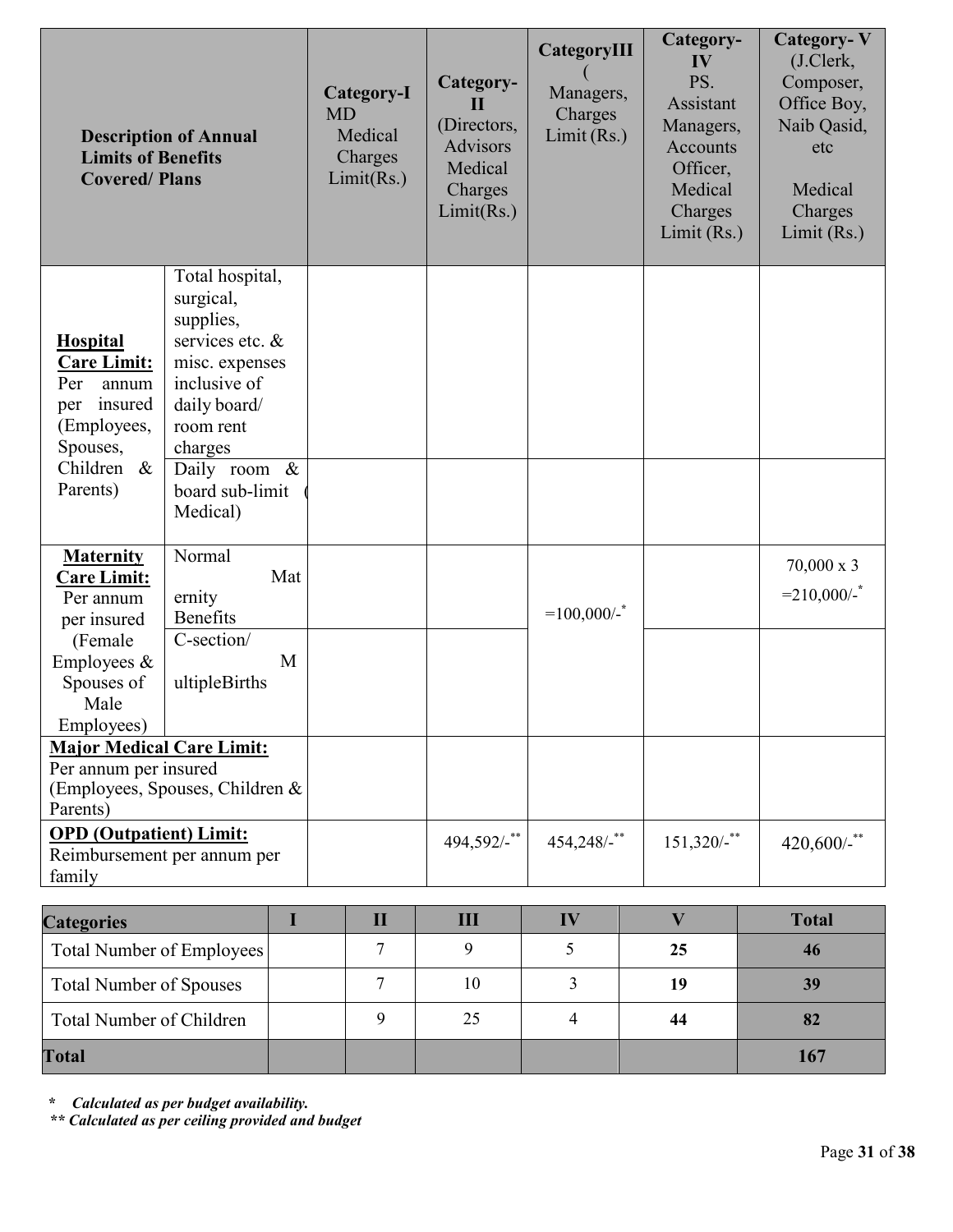#### **2. Other Terms and Conditions and Requirements**

- **i.** Insurance Company will cover health insurance claims w.e.f. July 1, 2021 to June 30, 2022.
- **ii.** Insurance companies having at least "AA" rating for last four years by PACRA or JCR VIS are eligible to submit their proposals. Proof should be attached with the proposal.
- **iii.** Sealed proposals are invited along with rate sheet & detail of premium-breakup charged against each insured.
- **iv.** All current & future employees alongwith their dependents (spouses, children/step children (boys upto 25 years/till employment, daughters till marriage) & parents (no age limit)) are eligible for group health insurance facility/treatment as specified earlier in benefits covered/plans table.
- **v.** All disclosed or undisclosed Pre-Existing medical conditions would be covered under OPD, Hospital & Major Medical Care for all employees, spouses, children & parents.
- **vi.** All disclosed or undisclosed Pre-existing medical conditions would be covered under maternity benefit for female employees and spouses of male employees.
- **vii.** Addition (insurance coverage)/deletion (insurance termination) of employee(s)/dependent(s) will be effective immediately from the date as intimated by PPDB. Addition/deletion will be conveyed to the contractor who will incorporate the change through endorsement on prorate rates. Premium/charges of addition/deletion will be paid/adjusted alongwith final installment of premium at the end of contract.
- **viii.** No Non-Network deduction should be applied on Maternity, Hospitalization & Major Medical claims.
- **ix.** Pre & Post Hospitalization charges would be covered for 30 days each without specifying any sub-limits.
- **x.** All pre & post-natal checkups/tests & treatments to be covered from OPD. In case of hospitalization during pregnancy (before child birth) expenses to be covered/adjusted under (IPD /Major Medical). All maternity related expenses i.e. (from the day of admission for child birth) to be covered/adjusted under maternity care limit. Miscarriage, D&C and D&E to be covered under C-section maternity cover.
- **xi.** All types of medical treatments on (IPD /Maternity /Major Medical), services, laboratory tests/diagnosis, etc. taken at panel hospitals to be handled through health insurance card.
- **xii.** At panel hospitals, medical & accidental emergency room treatments to be covered/handled from hospitalization limit on Health Insurance Card.
- **xiii.** Pre-Authorization conditions should not be applied on any kind of emergency treatment.
- **xiv.** Any kind of additional charges (load) will not be accepted.
- **xv.** No deduction/rejection in any respect would be applied on medical claims except mentioned in exclusion list.
- **xvi.** All insured shall be entitled for top level medical services including visiting consultant charges & medically consumable items at all panel & non-panel hospitals upto allotted limits.
- **xvii.** Final bid shall be directly corresponding/linking to premium rates (except Govt. Taxes or levies if applicable).
- **xviii.** Insurance Policy should conform to the terms & conditions mentioned in bidding document & contract agreement.
- **xix.** Clients list with name, email & phone number of focal person shall be provided by the Insurance Company.
- **xx.** Hospital Panel List with name, email & telephone number of focal person shall be provided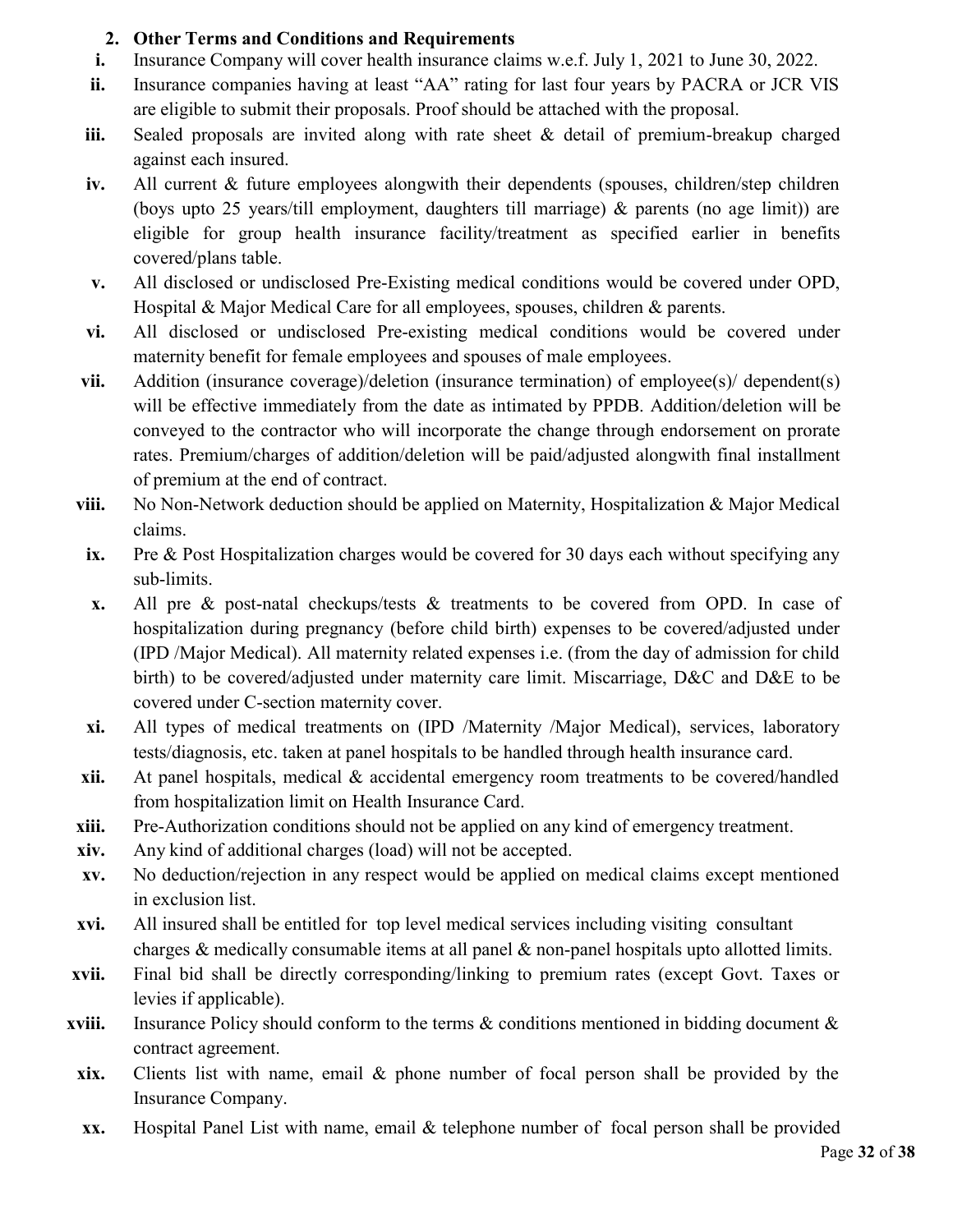by the Insurance Company.

- **xxi.** Period of reimbursement of claims will be:
	- **a.** Time for reimbursement of claims should be twelve working days.
	- **b.** Upon receipt of claim(s) in insurance company, requirement (if any) regarding a particularclaim will be shared with PPDB within five working days. If requirement is not shared with PPDB within five working days of receipt that particular claim will be considered complete in all respects and insurance company will process the same instead of sharing requirement.
	- **c.** Period of reimbursement of claims will be four working days upon fulfillment of requirement.
	- **d.** Cheque of payment of claims (along with detail of beneficiaries) will be made in name of Punjab Power Development Board.
- **xxii.** Updated claims-reimbursement-report, complete set of claim file from panel hospital alongwith approval given to the hospital by the Insurance company, any other policy related data/information/ document, etc. will be provided by the insurance company on monthly basis and on requirement of PPDB as well.
- **xxiii.** Hospitalization/diagnostic tests/quarantine or isolation of patient (with or without medication or injectables); medical treatment /services/laboratory tests taken on outpatient basis regarding COVID-19 or any other pandemic/viral disease/infection to be covered/adjusted under hospital care and so on.
- **xxiv.** All types of day care surgeries (covering pre & post medical charges for 30 days each side) and all types of specialized investigations/tests/diagnosis shall be covered under hospital care and so on.

#### **3. EXCLUSIONS**

Health insurance will not cover claims arising directly for the following:

- **i.** Costs resulting from self-inflicted injury, attempted suicide, abuse of alcohol or drug addiction.
- ii. Treatment or investigation of fertility, infertility, sterilization or contraception and any complication relating thereto or hormone treatment and investigations.
- iii. Participation in or training for any dangerous or hazardous sport, competition or riding or driving in any form of race or competition or any professional sport.
- **iv.** Injuries as a result of an illegal act other than a minor misdemeanor or minor delinquency by the insured person.
- **v.** Injury or treatment resulting from war, riots, invasion, act of foreign enemies, hostilities or warlike operations (whether war be declared or not), civil war, mutiny, civil commotion assuming the proportions of or amounting to a popular uprising, military uprising, insurrection, rebellion, military or usurped power or any act of any person acting on or on behalf of or in connection with any organization actively directed towards the overthrow or to the influencing of any government or ruling body by force, terrorism or violence.
- **vi.** Ionizing radiation or contamination by radioactivity from any nuclear fuel or nuclear waste, from the process of nuclear fission or from any nuclear weapons material.
- **vii.** Services or Treatment in any spa, hydro clinic, sanatorium, nursing home or long term-care facility that is not a Hospital.
- **viii.** Experimental or unproven treatment.
- **ix.** Dental braces, Scaling, bridging & polishing.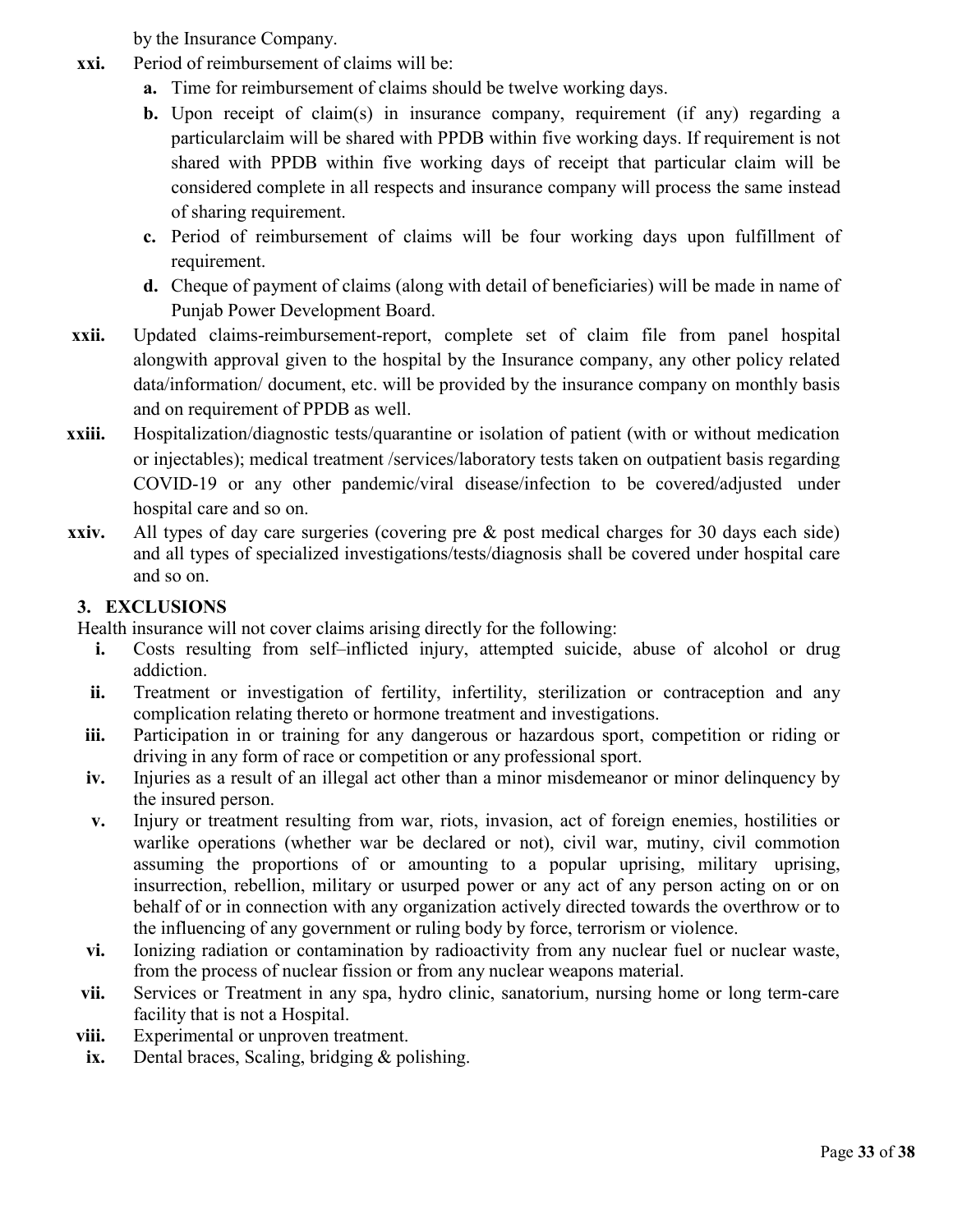- **x.** Cost of correction of refractive errors of the eye and procedures such as Radial Keratotomy and Excimer Laser.
- **xi.** Check-ups/admission primarily for diagnostic purposes for employment or travel, spectacles, contact lenses, hearing aids and any treatment that is not medically necessary.
- **xii.** Cosmetic treatment & plastic surgery, unless it is re-constructive surgery necessitated by an Injury that occurred during the period whilst the insured person was covered under this policy and subject to the limits and sub-limits stated in the structure of benefits.
- **xiii.** Any increase in the expenses incurred for treatment on account of the insured person being admitted to a more expensive room than allowed by his daily room and board limit.
- **xiv.** Any charges in respect of the donor for organ transplant claims.
- **xv.** Prostheses, corrective devices and medical appliances which are not surgically required.
- **xvi.** Aviation other than as a fare-paying passenger of a recognized airline or charter service.
- **xvii.** Personal comfort items such as, charges for telephone, meals for other than the patient or other items not medically necessary.
- **xviii.** Treatment received in a location other than the insured person's geographical area of coverage (Pakistan) except on emergency basis.
- **xix.** Natural catastrophes including, but not limited to, flood, earthquake, avalanche and cyclone.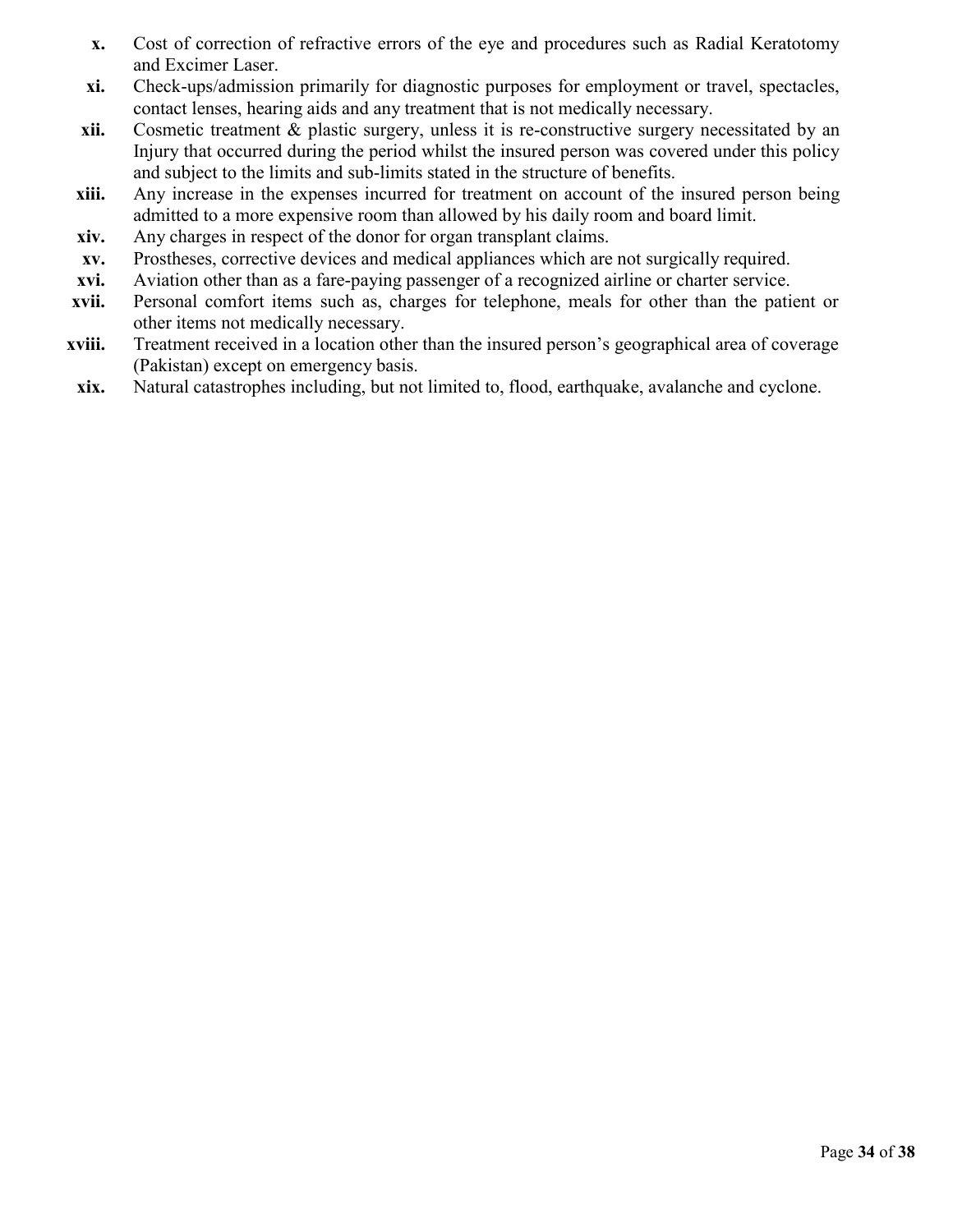#### **ANNEXURE-D (Attach with Technical Proposal)**

#### **(Checklist for the Attached Documents in Technical Proposal)**

| Sr.#           | <b>Description of Documents</b>                                                                                                                                                                                                                                                                                                                                                                                                                                                   | <b>Attached</b><br>(Yes/No) |
|----------------|-----------------------------------------------------------------------------------------------------------------------------------------------------------------------------------------------------------------------------------------------------------------------------------------------------------------------------------------------------------------------------------------------------------------------------------------------------------------------------------|-----------------------------|
| $\mathbf{1}$   | Undertaking on stamp paper of Rs.50/- (all terms and conditions<br>and<br>qualifications listed anywhere in this bidding document have been satisfactorily<br>vetted and the bidder is not blacklisted anywhere in Pakistan in last two years)<br>(Annexure-A).                                                                                                                                                                                                                   |                             |
| $\overline{2}$ | Covering letter duly signed and stamped by authorized representative on official<br>letter head of bidder (Annexure-B).                                                                                                                                                                                                                                                                                                                                                           |                             |
| $\overline{3}$ | Compliance with TORs (Annexure-C) of required services on official letterhead<br>of bidder as an evidence that the bidder will provide services as per requirements of<br>procuring agency.                                                                                                                                                                                                                                                                                       |                             |
| $\overline{4}$ | Checklist of the required documents (Annexure-D).                                                                                                                                                                                                                                                                                                                                                                                                                                 |                             |
| 5              | Proof of registration with tax authorities for NTN and GSTN/ PSTN as per relevant<br>laws in Pakistan (whichever is applicable).                                                                                                                                                                                                                                                                                                                                                  |                             |
| 6              | Proof of holding at least "AA" rating from PACRA or JCR-VIS for last four years.                                                                                                                                                                                                                                                                                                                                                                                                  |                             |
| $\overline{7}$ | Proof of minimum 05 years' experience of Group handling health insurance<br>business supported by documentary proof like contracts/Policy related documents<br>/MOUs/ satisfactory completion certificates, etc. of the same.                                                                                                                                                                                                                                                     |                             |
| 8              | Detail of minimum 150 hospitals on panel all over the country, preferably covering<br>major cities of Punjab on signed and stamped official letterhead.                                                                                                                                                                                                                                                                                                                           |                             |
| 9              | Corporate Resume and Business Profile.                                                                                                                                                                                                                                                                                                                                                                                                                                            |                             |
| 10             | List of existing corporate clients with number of employees insured against each<br>client on signed and stamped official letterhead.                                                                                                                                                                                                                                                                                                                                             |                             |
| 11             | Duly signed and stamped copy of bidding document to ensure that the participating<br>bidder certifies that each page has been read, understood and all terms and<br>conditions on each page have been accepted unconditionally. (Only the copy of the<br>signed and stamped bidding document issued by PPDB to a representative of the<br>participating bidder will be accepted. The copy uploaded on PPRA website is just<br>for information purposes and will not be accepted). |                             |
| 12             | Copy of bidding document purchase slip.                                                                                                                                                                                                                                                                                                                                                                                                                                           |                             |
| 13             | <b>Bid Security</b>                                                                                                                                                                                                                                                                                                                                                                                                                                                               |                             |

#### **(Checklist for the Attached Documents in Financial Proposal)**

| Sr.# | <b>Description of Documents</b>                                 | <b>Attached</b><br>(Yes/No) |
|------|-----------------------------------------------------------------|-----------------------------|
|      | Price Schedule (Annexure-E)                                     |                             |
|      | Rate-sheet and breakup of premium charged against each insured. |                             |

**Note**: Bid security instrument may be attached either with technical or financial proposal.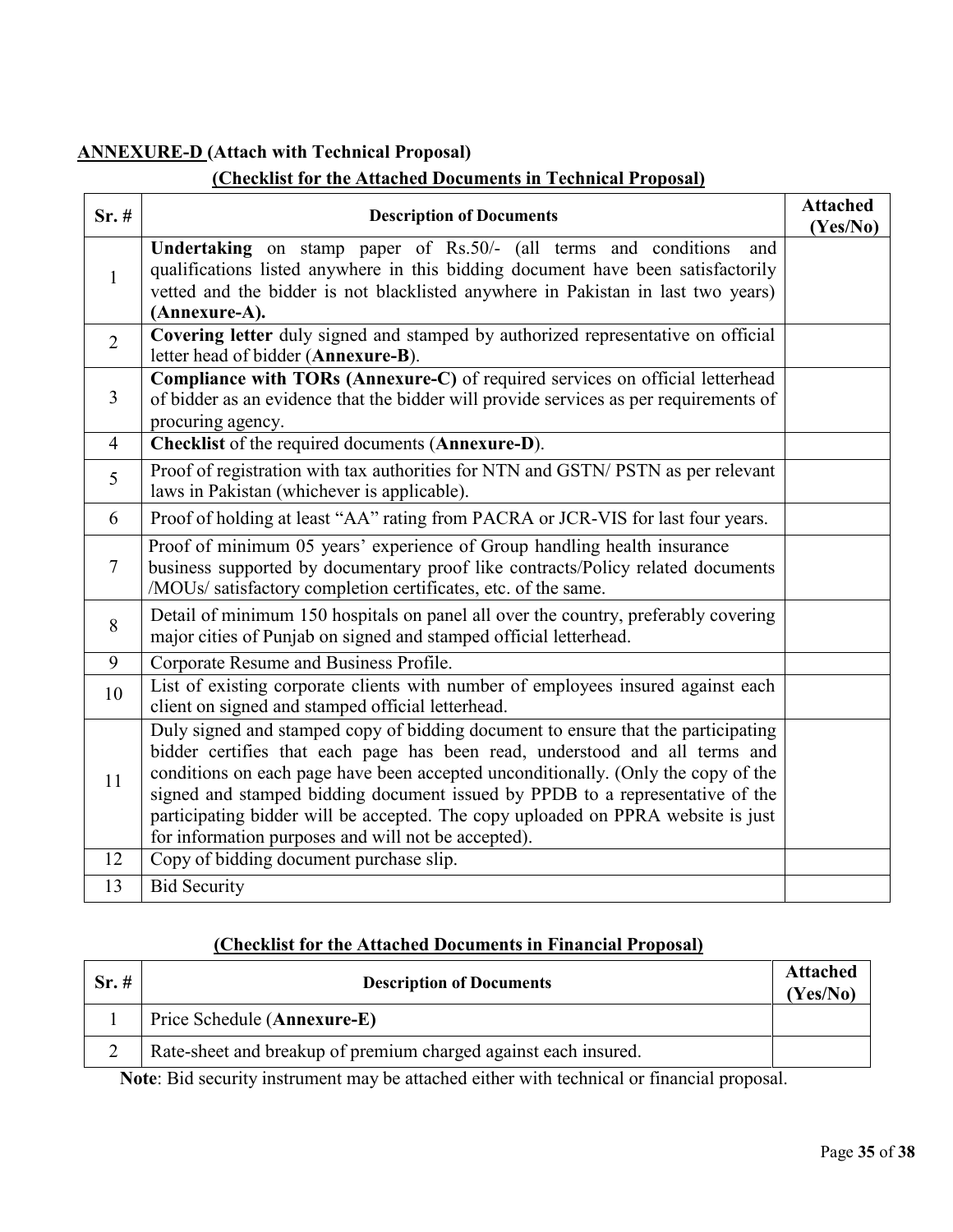#### **ANNEXURE-E (Attach with Financial Proposal)**

| Sr.<br>No. | <b>Description</b>                                          | <b>Total Price</b><br>Including<br><b>Applicable Taxes</b><br>(PkR) |  |  |  |
|------------|-------------------------------------------------------------|---------------------------------------------------------------------|--|--|--|
|            | Group Health Insurance                                      |                                                                     |  |  |  |
|            | <b>Total Price Including Applicable Taxes in Words: Rs.</b> |                                                                     |  |  |  |

#### **Note:**

- **a.** Contractor will submit rate-sheet and breakup of premium charged against each insured in financial proposal.
- **b.** Submits proposals strictly arranged as per groups of employees/categories given in the Bidding Documents.
- **c.** Number of employees may be increased/decreased time to time which will be conveyed to the contractor who will incorporate the change through endorsement on prorate rates. However the increase will not be more than 15 % of the original procurement.
- **d.** The payments will be made at prorate rates according to the updated number of insured.
- **e.** Lowest bidder will be awarded the contract
- **f.** The price shall include all applicable taxes like Income Tax, GST/ PST, etc.
- **g.** The price will include all expenses related to the provision of services required by PPDB.
- **h.** Price shall remain same throughout the contract.
- **i.** Price schedule must be enclosed with financial proposal
- **j.** Category wise employee detail (soft copy) may be obtained from HR department.

#### *Attention Bidders*

*"Price schedule must be enclosed with financial proposal only. Don't disclose prices on this page in technical proposal otherwise your bid will be rejected/disqualified"*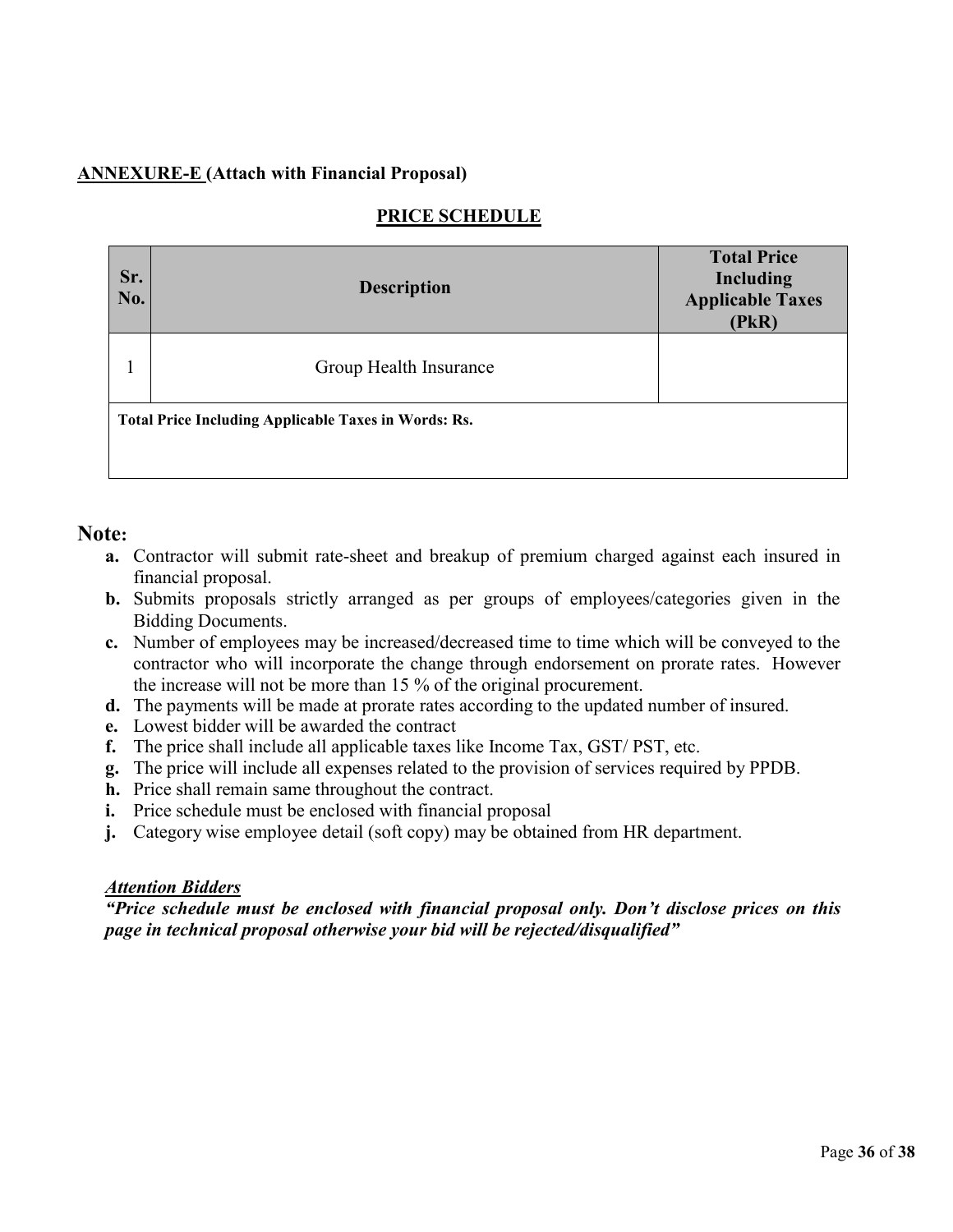## **ANNEXURE-F To be signed on legal stamp paper of Rs. 100/- at the time of signing of contract**

# **AFFIDAVIT**

#### **INTEGRITY PACT**

| Contract No.           | Dated |  |
|------------------------|-------|--|
| <b>Contract Value:</b> |       |  |
| Contract Title:        |       |  |

………………………………… [name of Successful Bidder] hereby declares that it has not obtained or induced the procurement of any contract, right, interest, privilege or other obligation or benefit from Government of Pakistan (GoP) or any administrative subdivision or agency thereof or any other entity owned or controlled by GoP through any corrupt business practice.

Without limiting the generality of the foregoing, [name of Successful Bidder] represents and warrants that it has fully declared the brokerage, commission, fees etc. paid or payable to anyone and not given or agreed to give and shall not give or agree to give to anyone within or outside Pakistan either directly or indirectly through any natural or juridical person, including its affiliate, agent, associate, broker, consultant, director, promoter, shareholder, sponsor or subsidiary, any commission, gratification, bribe, finder's fee or kickback, whether described as consultation fee or otherwise, with the object of obtaining or inducing the procurement of a contract, right, interest, privilege or other obligation or benefit in whatsoever form from GoP, except that which has been expressly declared pursuant hereto.

[name of Successful Bidder] certifies that it has made and will make full disclosure of all agreements and arrangements with all persons in respect of or related to the transaction with GoP and has not taken any action or will not take any action to circumvent the above declaration, representation or warranty.

[name of Successful Bidder] accepts full responsibility and strict liability for making any false declaration, not making full disclosure, misrepresenting facts or taking any action likely to defeat the purpose of this declaration, representation and warranty. It agrees that any contract, right, interest, privilege or other obligation or benefit obtained or procured as aforesaid shall, without prejudice to any other rights and remedies available to GoP under any law, contract or other instrument, be voidable at the option of GoP.

Notwithstanding any rights and remedies exercised by GoP in this regard, [name of Successful Bidder] agrees to indemnify GoP for any loss or damage incurred by it on account of its corrupt business practices and further pay compensation to GoP in an amount equivalent to ten time the sum of any commission, gratification, bribe, finder's fee or kickback given by [name of Successful Bidder] as aforesaid for the purpose of obtaining or inducing the procurement of any contract, right, interest, privilege or other obligation or benefit in whatsoever form from GoP

|                                                        | Name of Successful Bidder: |  |  |
|--------------------------------------------------------|----------------------------|--|--|
|                                                        |                            |  |  |
| Signature: $\dots \dots \dots \dots \dots \dots \dots$ |                            |  |  |